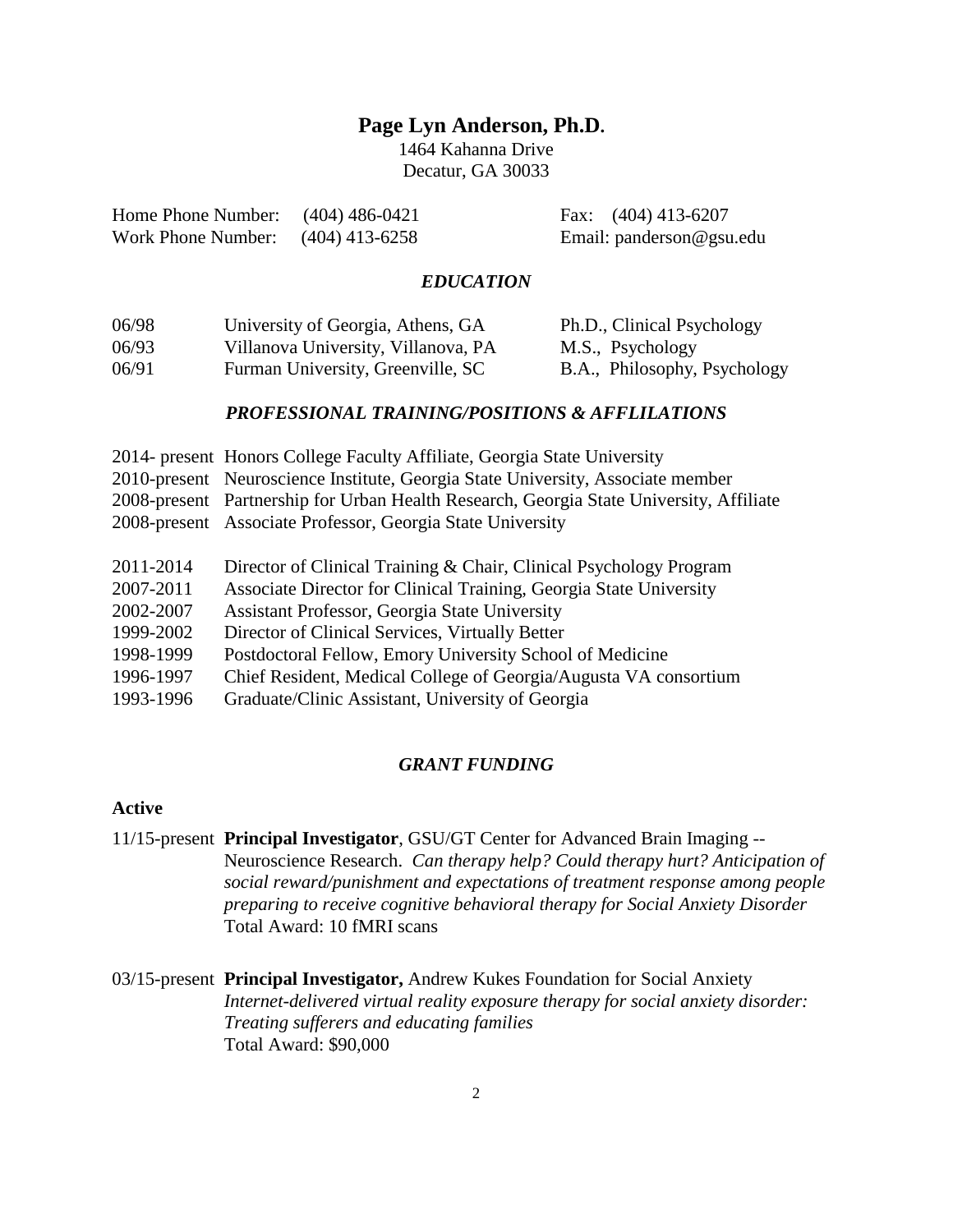#### 01/14-present **Principal Investigator**, Healthcare Innovation Program/Atlanta Clinical &

Translational Research Seed Grant *D-Cycloserine and Virtual Reality Exposure Therapy Delivered on an iPad: Increasing Access to Treatment for Social Anxiety Disorder* Co-Investigators: Barbara Rothbaum, Ph.D., Kerry Ressler, MD, Ph.D Total Award: \$25,000

### **Completed**

06/12-06/13 **Principal Investigator**. Awarded by Georgia State University. Scholarly Support Grant. *Improving access to treatment for social anxiety: Testing internetdelivered virtual reality exposure therapy*. Total Award: \$15,000

## 09/10-08/13 **Co Investigator**

Department of Health and Human Services (DHHS), Health Resources and Service Administration (HRSA) Enhancing training of graduate students to work with disadvantaged populations: A pediatric psychology specialization 9/2010-8/2013 Total Award: \$522,955

- 09/09-08/13 **Co Investigator**. National Institutes of Mental Health. A virtual reality biofeedback game for pediatric pain relief. 1 R21 RR024412-01A1 PI: Lindsey Cohen, Ph.D. Total Award: \$533,349
- 07/08-07/09 **Principal Investigator**. American Psychological Association. Multicultural competence in education: Training the teachers of today and tomorrow. Co Investigator: Leslie C. Jackson, Ph.D., ABPP Total Award: \$2,500
- 04/08-04/09 **Co Investigator**. GSU, Brains & Behavior Program, Seed Grant. Does amygdala activation change in response to treatment for social anxiety disorder? PI: Erin McClure Tone, Ph.D. Total Award: \$29,574
- 07/08- 08/09 **Co-Investigator**. Georgia State University Research Team Grant. Amygdala Activation as a Predictor of Extinction Depth in Humans. Principal Investigator: Erin McClure Tone, Ph.D. Total Award: \$13,671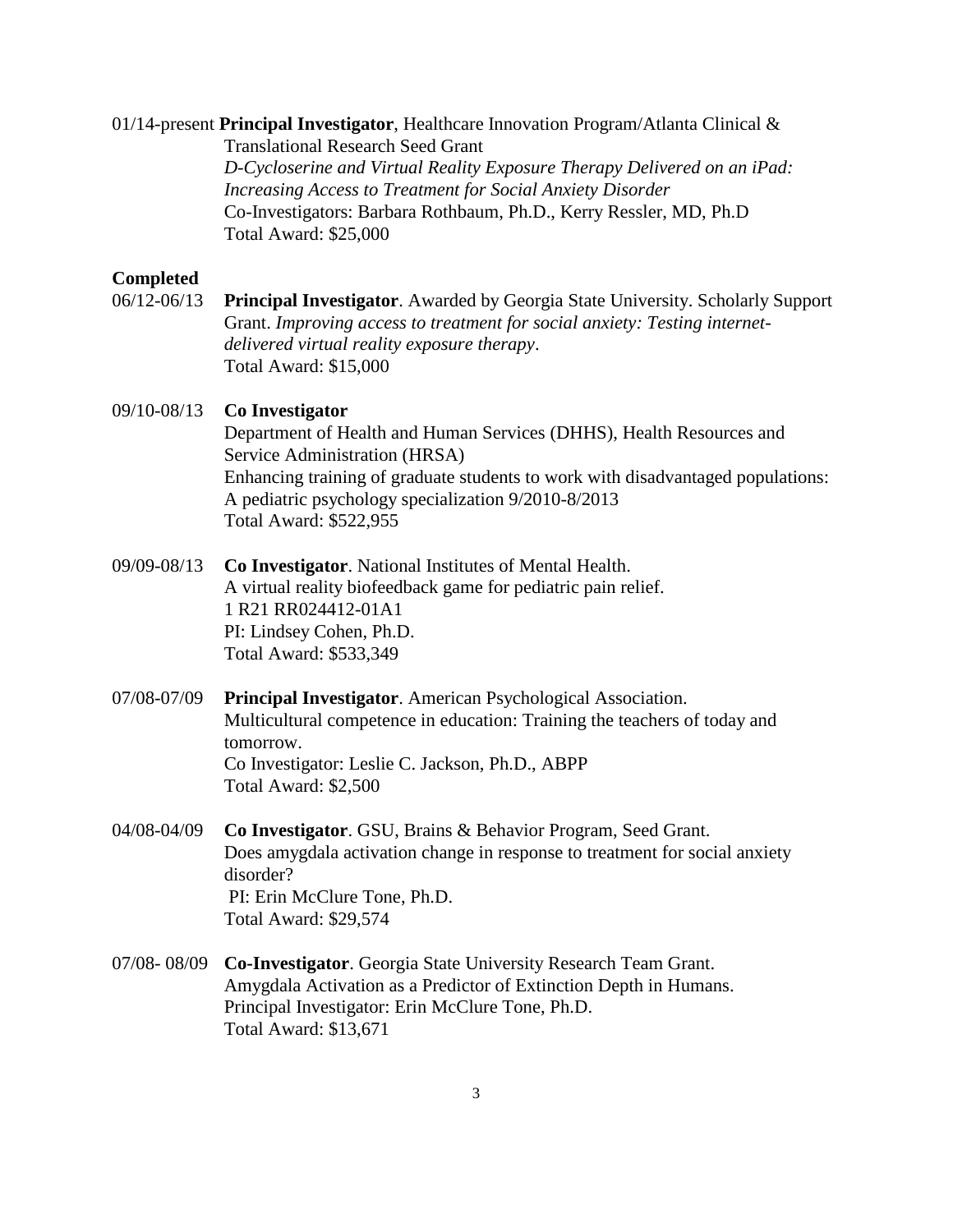- 9/07-6/10 **Principal Investigator**. Georgia State University/Centers for Disease Prevention and Control Seed Grant. Preventing child maltreatment in the wake of a disaster: What do states do? Total Award: \$60,000
- 03/07-03/08 **Principal Investigator**. Anxiety Disorders Association of America Junior Faculty Research Award. Response to cognitive behavioral therapy for social anxiety disorder: Examining neurocorrelates using fMRI. Jointly awarded with Co-PI: Erin McClure, Ph.D. Total Award: \$25,000
- 03/07-03/08 **Principal Investigator**. Research Initiation Grant awarded by Georgia State University. Increasing the cultural relevance of cognitive behavioral therapy for social anxiety. Total Award: \$10,000
- 03/05-03/06 **Co Investigator**. Awarded by Georgia State University. Children's mastery of a stressor: The use of virtual reality for preschoolers' immunization injections. PI: Lindsey Cohen, Ph.D. Total Award: \$15,000
- 08/04-08/07 **Principal Investigator**. National Institutes of Mental Health Virtual reality exposure therapy for the treatment of social phobia. R42 MH 60506-02 Total Award: \$660,335 ClinicalTrials.gov Identifier: NCT02379949
- 03/02-03/03 **Principal Investigator**. NIMH Computer-based self-help program for the treatment of social anxiety. R43 MH64971-01 Total Award: \$117,284
- 12/01/01 **Principal Investigator**. Unrestricted educational grant, Pfizer Pharmaceuticals. Impact of prior treatment on current fear of flying after the September 11 terrorist attacks. NY01 002466348 Total Award: \$4,550
- 09/01- 09/02 **Co-Investigator**. NIMH Virtual reality exposure therapy for social anxiety using an uncontrolled design. R41MH60506-01.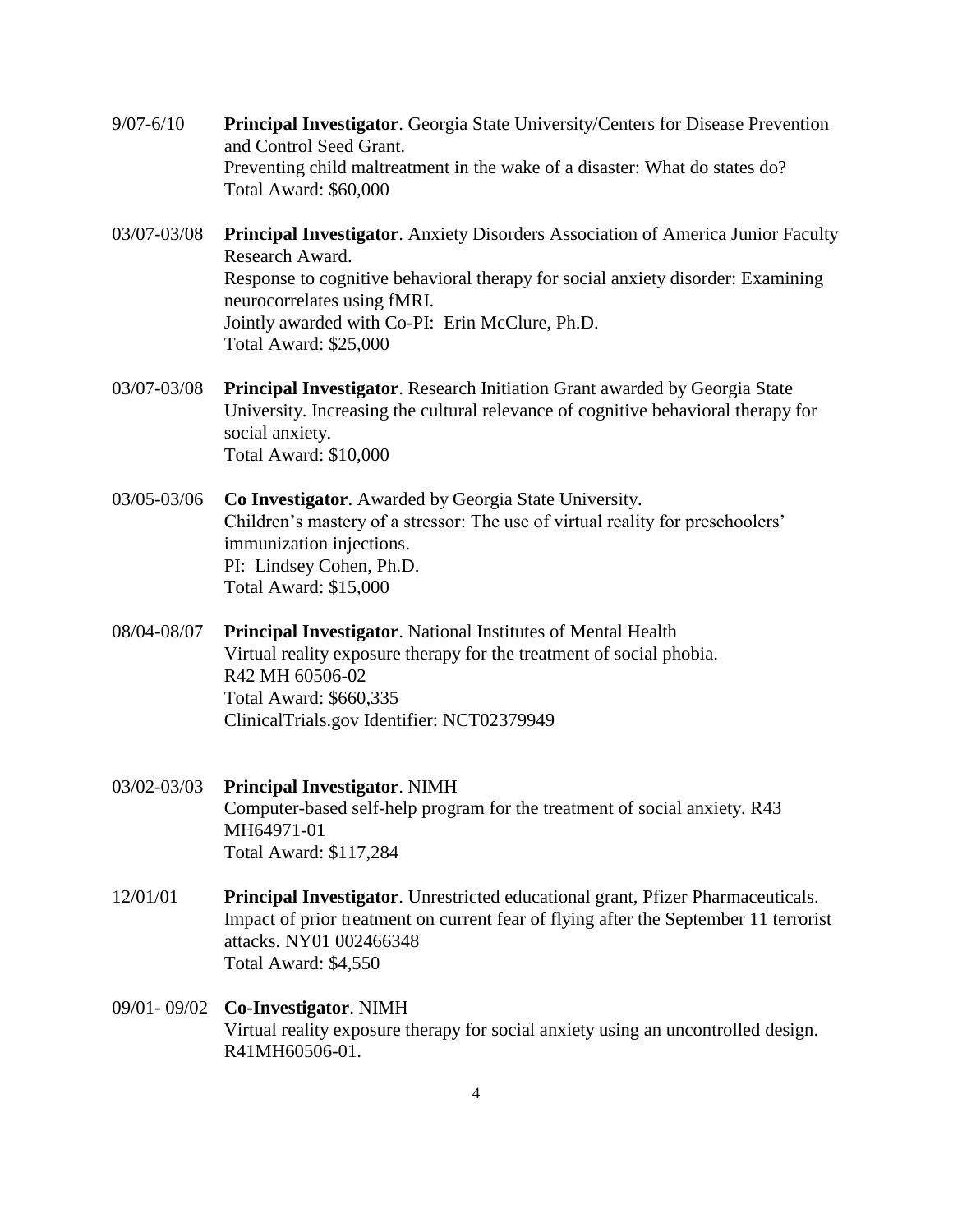PI: Larry Hodges, Ph.D. Total Award: \$132,716

#### 08/99-08/01 **Principal Investigator**. NIMH

Comparing standard exposure therapy to virtual reality exposure therapy for treatment of fear of flying. R41MH58493-01 Total Award: \$500,679

#### **Not funded**

02/14 **Principal Investigator**, National Institutes for Mental Health R01MH105564-01 *Is therapist contact necessary for behavioral change following internet-based treatment for social anxiety disorder?* Co-Investigators: Matthew Price,Ph.D. and Erin Tone, Ph.D. Total Award requested: \$1.8 million Status: Not funded

### *INVITED ADDRESSES*

- 2015 Fifteenth International Conference on Intelligent Virtual Agents (August). Delft, The Netherlands.
- 2015 Britain Association for Behavioural and Cognitive Psychotherapies. Keynote Speaker for annual conference (declined due to scheduling conflicts).

#### *PUBLICATIONS*

Current/Former undergraduate students indicated by \* and graduate students in *italics*

- **Anderson**, P. L., *Edwards*, S. M. & *Morgan*, J. R. (under review). Virtual Reality and Exposure Group Therapy for Social Anxiety Disorder: Results from a 4-6 Year Follow-Up.
- *Johnson*, S. & **Anderson**, P. L. (accepted). Don't ask, don't tell: A systematic review of participants participating in treatment outcome research for social anxiety disorder. *Anxiety Stress and Coping: An International Journal* doi:10.1080/10615806.2016.1138289
- *Morgan*, J. R., Sullivan, M., Masuda, A., Tully, E., Cohen, L.L., & **Anderson**, P. L. (accepted). A Case Series on the Effects of Yoga for Generalized Anxiety Disorder. *International Journal of Yoga Therapy*.
- *Calamaras*, M. R., Tully, E., *Price*, M., Tone, E. B., & **Anderson** P. L. (2015). Evaluating changes in judgmental biases as mechanisms of cognitive-behavioral therapy for social anxiety disorder. *Behaviour Research and Therapy.* 71, 139-149. doi:10.1016/j.brat.2015.06.006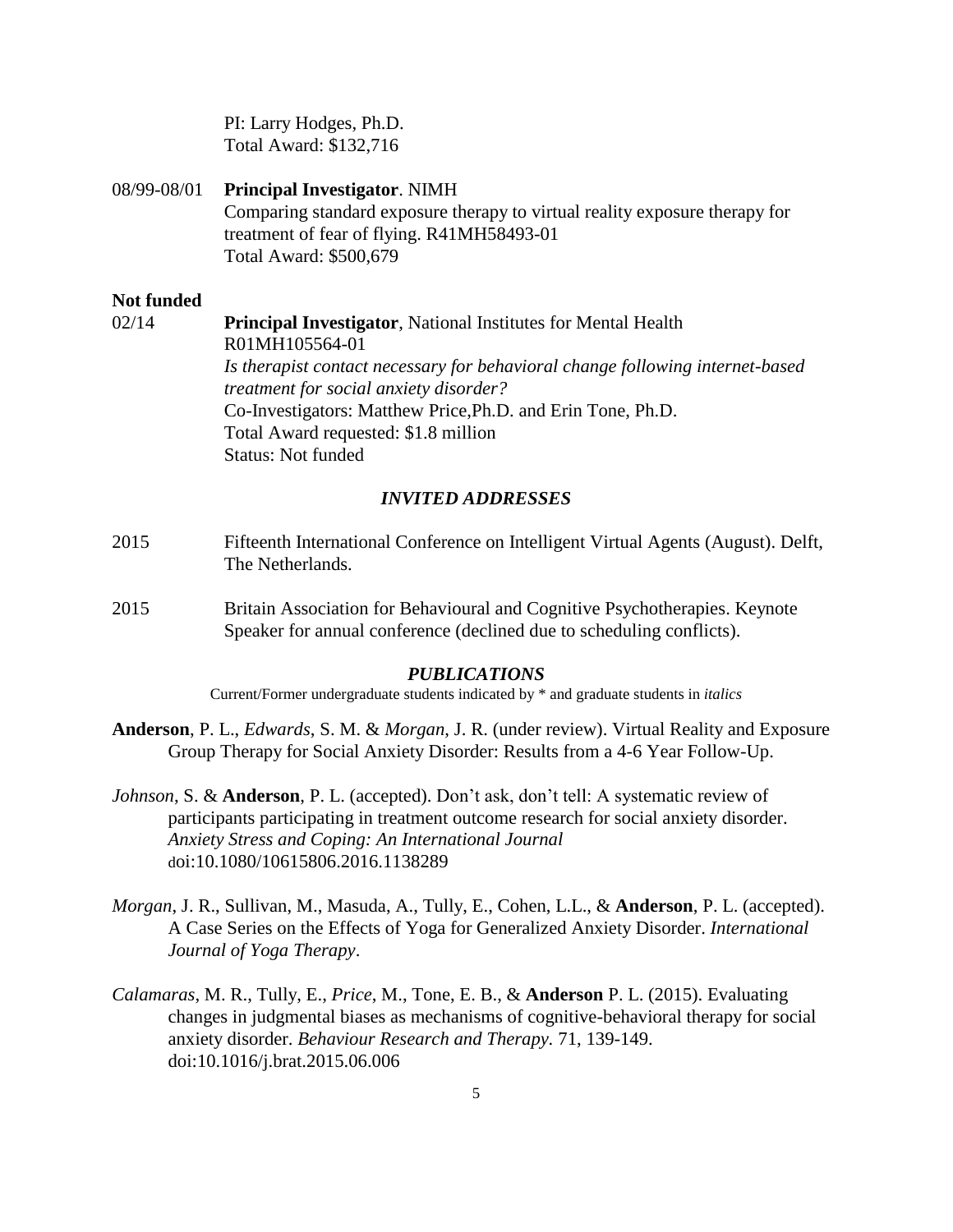- *Ngai*, I., Tully, E. C., & **Anderson**, P. L. (2015). The course of the working alliance during cognitive behavioral therapy for social anxiety disorder. *Behavioural and Cognitive Psychotherapy, 43,* 167-181. DOI:10.1017/S135246581300088X
- *Johnson*, S. & **Anderson**, P. L. (2014). Stereotype confirmation concerns and fear of negative evaluation among racial majority and minority groups with social anxiety disorder. *Journal of Anxiety Disorders*.<http://dx.doi.org/10.1016/j.anxdis.2014.03.003>
- *Johnson*, S., Price, M., *Mehta*, N., & **Anderson**, P. L. (2014). Stereotype confirmation concerns predict dropout from cognitive behavioral therapy for African Americans and Caucasians with social phobia, *BMC Psychiatry*, 14:233 DOI: 10.1186/s12888-014-0233-8
- *Morgan*, J. R. & **Anderson**, P. (2014). Discrepancies in therapist and client ratings of global improvement following cognitive behavioral therapy for social phobia and their differential relations with symptom improvement at post-treatment and 12 month followup. *Psychotherapy Research, 24* (5), 608-615. DOI:10.1080/10503307.2013.852268
- *Morgan*, J. R., Masuda, A., & **Anderson**, P. L. (2014). A preliminary analysis of the psychometric properties of the Mindful Attention Awareness Scale among African American college students. *Mindfulness, 5* (6), 639-645. DOI 10.1007/s12671-013-0216- 8
- *Morgan*, J. R, *Price*, M., *Schmertz*, S. K., *Johnson*, S. B., Masuda, A., *Calamaras*, M. R. & **Anderson**, P. L. (2014). Cognitive processes as mediators of the relation between mindfulness and change in social anxiety symptoms following cognitive behavioral treatment. *Anxiety Stress and Coping: An International Journal,* DOI: 10.1080/10615806.2013.839988
- **Anderson**, P. L., *Price*, M., *Edwards*, S. M., *Obasaju*, M. A., *Schmertz*, S. K., Zimand, E., & *Calamaras*, M. R. (2013). Virtual reality exposure therapy for social anxiety disorder: A randomized clinical trial. *Journal of Consulting and Clinical Psychology, 81(5),* 751-760. DOI: 10.1037/a0033559
- *Burton\**, M., *Schmertz*, S. K., *Price*, M., Masuda, A., & **Anderson**, P. L. (2013). The relation between mindfulness and fear of negative evaluation over the course of cognitive behavioral therapy for social phobia. *Journal of Clinical Psychology, 69(3),* 222-228. DOI: 10.1001/jclp.21929.
- Self-Brown, S, **Anderson**, P. L., *Edwards*, S., McGill*,* T. (2013). Child maltreatment and disaster prevention: A qualitative study of community agency perspectives. *Western Journal of Emergency Medicine*, *14*(4), 401.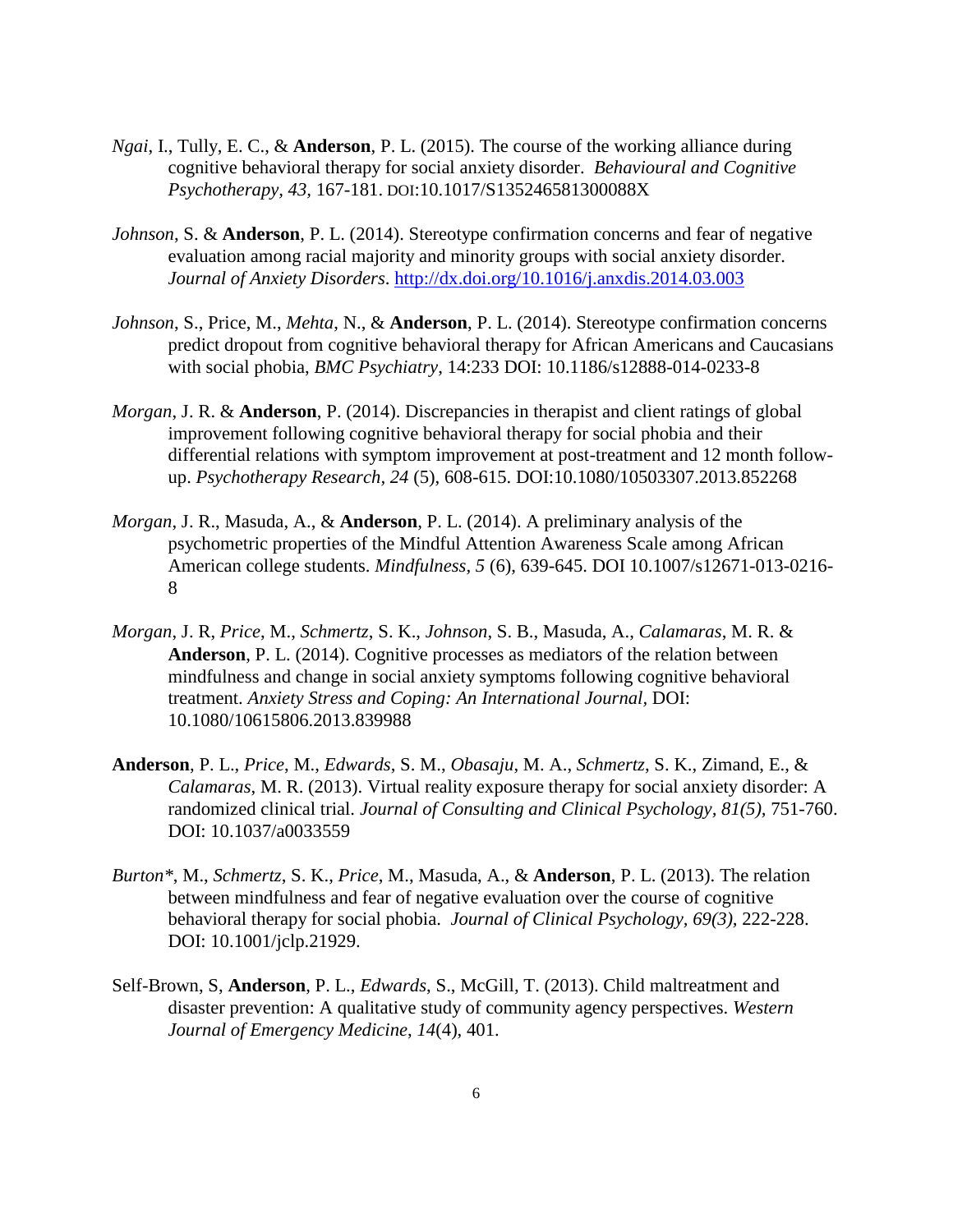- *Calamaras,* M. R., Tone, E. B., & **Anderson**, P. L. (2012). A pilot study of attention bias subtypes: Examining their relation to cognitive bias and their change following cognitive behavioral therapy. *Journal of Clinical Psychology, 68(12)*, 745-754. DOI: 10.1002/jclp.21875
- Masuda, A. **Anderson**, P. L. *Edmonds*, J. (2012). Help-seeking attitudes, mental health stigma, and self-concealment among African American college students. *Journal of Black Studies*, *43*, 773-786.
- *Price*, M. & **Anderson**, P. L. (2012). Outcome expectancy as a predictor of treatment response for cognitive behavioral therapy for social anxiety disorder. *Psychotherapy, 49*. 173-179*.*  DOI: 10.1037/a0024734
- *Schmertz*, S. K., Masuda, A., & **Anderson**, P. L., (2012). Cognitive process mediates the relation between mindfulness and social anxiety within a clinical sample. *Journal of Clinical Psychology, 68 (3),* 362-371. DOI:10.1002/jclp20861.
- *Price, M. &* **Anderson**, P. L. (2011b). Latent growth curve analysis of fear during a speech task before and after treatment for social phobia*. Behaviour Research and Therapy, 49*, 763- 770.
- *Price*, M. & **Anderson**, P. L. (2011a). The effect of post event processing on response to cognitive behavioral therapy for social anxiety disorder. *Behaviour Research and Therapy, 49,*132-137.
- *Price*, M., *Mehta*, N., Tone, E. B., & **Anderson**, P. L. (2011). Does involvement with exposure yield better outcomes? Components of presence as a predictor of treatment response for virtual reality exposure therapy for public speaking fears. *Journal of Anxiety Disorders, 25,* 763-770. DOI: 10.1016/j.janxdis.2011.03.004
- *Price*, M., Tone, E. B., & **Anderson**, P. L. (2011). Vigilant and avoidant attention biases as predictors of response to cognitive behavioral therapy for social phobia. *Depression and Anxiety, 28,*349-353.
- Masuda, A. **Anderson**, P., *Wendell*, J. W., *Chou*, Y. Y., *Price*, M., & *Feinstein*, A. B. (2011). The role of psychological inflexibility in the relation between self-concealment and emotional distress in a stressful interpersonal situation. *Personality and Individual Differences, 50,* 247-250*.*
- Masuda, A., *Price*, M. **Anderson**, P., *Wendell*, J. W. (2010). Disordered eating-related cognition and psychological flexibility as predictors of psychological health among college students*. Behavior Modification, 34(1),* 3–15.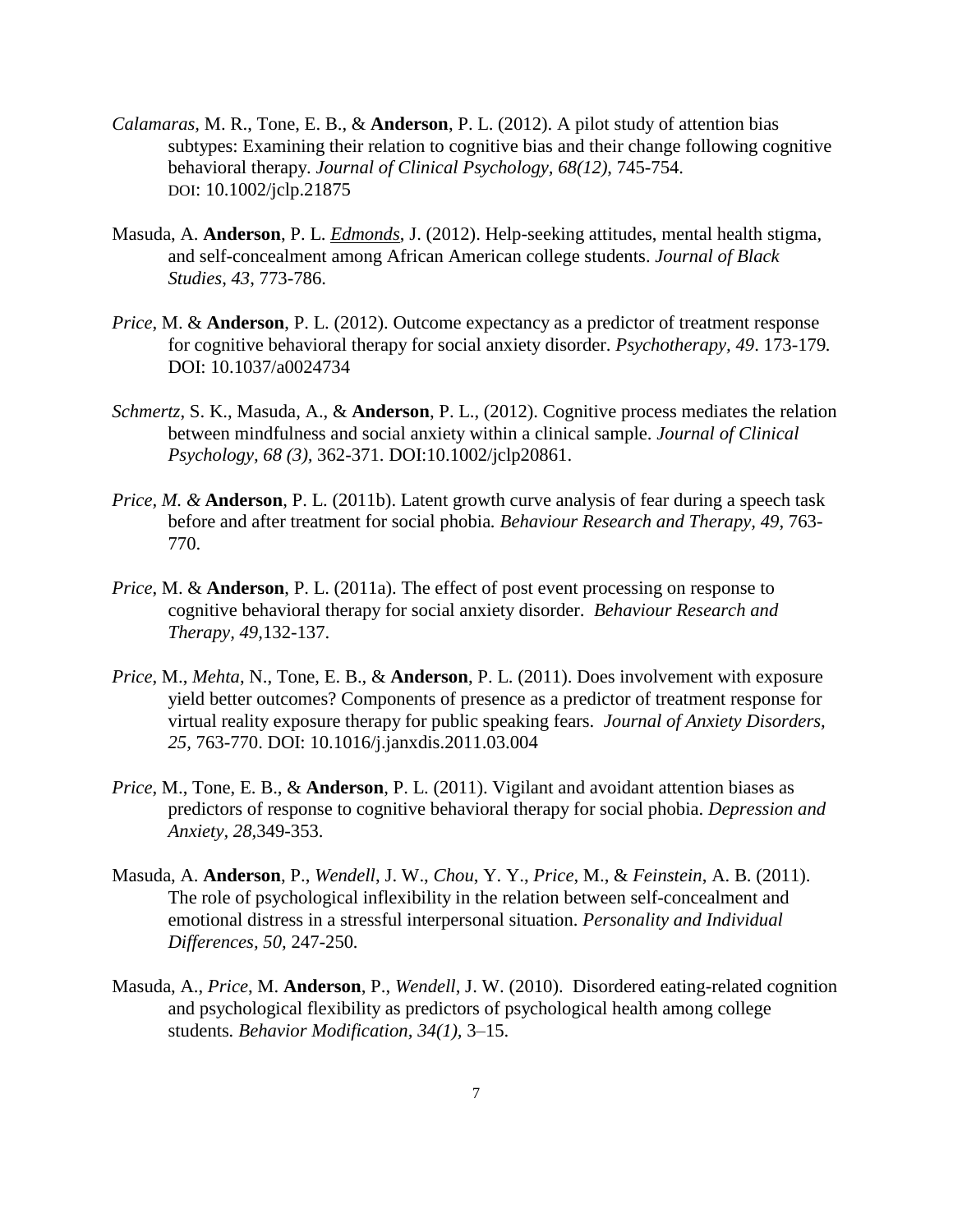- Masuda, A., *Price*, M., **Anderson,** P., *Schmertz*, S. K., & *Calamaras*, M (2009). The role of psychological flexibility in mental health stigma and psychological distress for the stigmatizer. *Journal of Social and Clinical Psychology 28,* 1244-1262.
- Masuda, A., **Anderson**, P., Twohig, M.P., *Feinstein*, A. B., *Chou*, Y. Y., *Wendell*, J. W., Stormo, A. R. (2009). Help-seeking experiences and attitudes among African American, Asian American, and European American college students. *International Journal for the Advancement of Counseling, 31*, 168-180.
- Masuda, A., **Anderson**, P., & *Sheehan*, S. (2009). Mindfulness and mental health among African American college students. *Contemporary Health Practice Review,14,* 115-127.
- *Obasaju*, M. A., *Palin*, F., *Jacobs*, C., **Anderson**, P., & Kaslow, N. (2009). Won't you be my neighbor? Using an ecological approach to examine the impact of community on revictimization. *Journal of Interpersonal Violence, 24,* 38-53.
- *Schmertz,* S. K., **Anderson**, P., & Robins, D. (2009). The relation between self-reported mindfulness and performance on tasks of sustained attention. *Journal of Psychopathology and Behavioral Assessment, 31*, 60-66.
- *Kim*, S., *Palin*, F., **Anderson**, P., *Edwards*, S., *Lindner*, G. K., Rothbaum, B. O. (2008). Use of skills learned in cognitive behavior therapy for fear of flying: Impact on flying anxiety after September 11. *Journal of Anxiety Disorders, 22,* 301-309.
- *Price, M*., **Anderson**, P., Henrich, C., & Rothbaum, B. O. (2008). Greater expectations: Hierarchical linear modeling of expectancies as a predictor of treatment outcome. *Behavior Therapy*, *39*, 398-405.
- *Price*, M., **Anderson**, P., & Rothbaum, B. O. (2008). Virtual reality as treatment for fear of flying: A review of recent research. *International Journal of Behavioral Consultation and Therapy*, 4, 8-13.
- **Anderson**, P., Zimand, E., *Schmertz*, S. K., & Ferrer, M. (2007). Usability and utility of a computerized cognitive-behavioral self-help program for public speaking anxiety. *Cognitive and Behavioral Practice, 14*, 198-207.
- *Price, M.* & **Anderson**, P. (2007). The role of presence in virtual reality exposure therapy. *Journal of Anxiety Disorders, 21,* 742-751*.*
- **Anderson,** P., *Jacobs,* C. H., *Lindner*, G. K., *Edwards*, S., Zimand, E., Hodges, L. F., & Rothbaum, B. O. (2006). Cognitive behavior therapy for fear of flying: Sustainability of treatment gains after September 11. *Behavior Therapy, 37,* 91-97*.*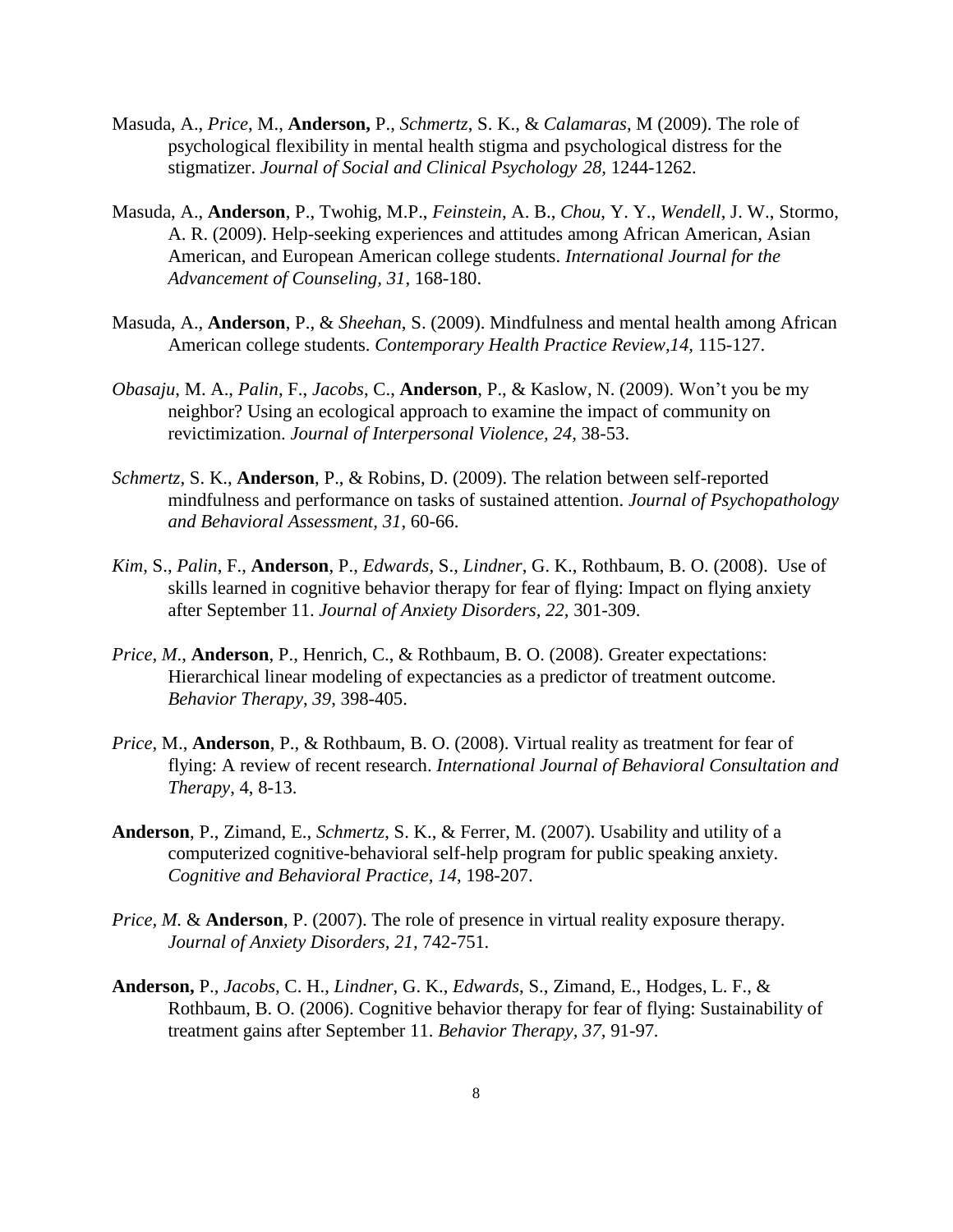- Davila, J., Kamholtz, B. W., Rayburn, N., **Anderson**, P. (2006). Perspectives on non-traditional research careers in psychology. *Journal of Clinical Psychology, 62,*907-922.
- Rothbaum, B. O., **Anderson**, P., Zimand, E., Hodges, L. F., Lang, D., & Wilson, J. (2006). Virtual reality exposure therapy and in vivo exposure therapy equally effective in the treatment of fear of flying. *Behavior Therapy, 37,*80-90*.*
- **Anderson**, P., Rothbaum, B. O., Zimand, E., & Hodges, L. F. (2005). Cognitive behavioral therapy for public speaking anxiety using virtual reality for exposure. *Depression and Anxiety, 22*, 156-158.
- Ressler, K. J., Rothbaum, B. O., Tannenbaum, L. R., **Anderson**, P., Grapp, K., Zimand, E. Hodges, L. F., Davis, M. (2004). Cognitive enhancers as adjuncts to psychotherapy: Use of D-cycloserine in phobics to facilitate extinction of fear. *Archives of General Psychiatry, 61*, 1136-1144.
- **Anderson**, P., *Jacobs*, C., & Rothbaum, B. O. (2004). Computer-supported cognitive behavioral therapy for anxiety disorders. *Journal of Clinical Psychology, 60(3*), 253-267.
- **Anderson**, P., Rothbaum, B. O., & Hodges, L. F. (2003). Virtual reality in the treatment of social anxiety: Two case reports. *Cognitive and Behavioral Practice, 10*, 240-247.
- **Anderson**, P., Tiro, J. A., Price, A. W., Bender, M., & Kaslow, N. J. (2002). Additive impact of childhood emotional, physical, and sexual abuse on suicide attempts among low-income African American women. *Suicide and Life-Threatening Behavior,32(2)*, 131-138.
- Rothbaum, B. O., Hodges, L. F., **Anderson**, P., Price, L., and Smith, S. (2002). 12-month followup of virtual reality and standard exposure therapies for the fear of flying. *Journal of Consulting and Clinical Psychology, 70*, 428-432.
- *Gershon*, J., **Anderson**, P., Graap, K., Zimand, E., Hodges, L., & Rothbaum, B. O. (2002). Virtual reality exposure therapy in the treatment of anxiety disorders*. Scientific Review of Mental Health Practice, 1 (1)*, 76-81*.*
- Zimand, E., **Anderson, P**., *Gershon*, J., Graap, K., Hodges, L., & Rothbaum, B. O. (2002). Virtual reality therapy: Innovative treatment of anxiety disorders. *Primary Psychiatry, 9(7)*, 51-54
- Hodges, L. F., **Anderson**, P., Burdea, G. C., Hoffman, H. G., & Rothbaum, B. O. (2001). VR as a tool in the treatment of psychological and physical disorders. *IEEE: Computer Graphics, 21(6),* 25-33.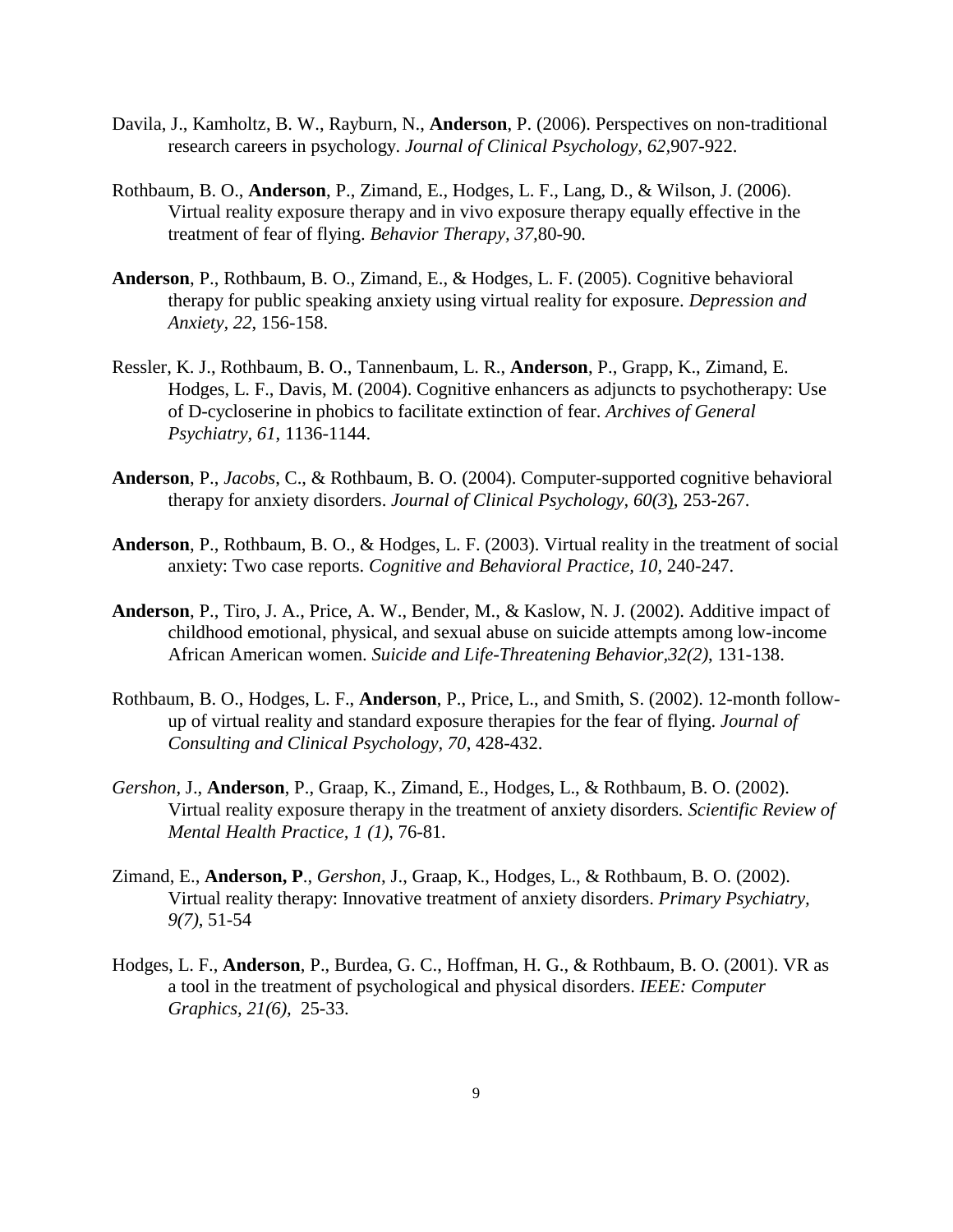- Logsdon Conradson, S. Sirl, K., Battle, J., Stapel, J. **Anderson**, P., Ventura-Cook, E., Zimand, E., Babat, N., & Kaslow, N. J. (2001). Formalized postdoctoral fellowships: A national survey of postdoctoral fellows. *Professional Psychology: Research and Practice, 32(3),* 312-318.
- **Anderson**, P., Rothbaum, B. O., & Hodges, L. F. (2000). Virtual reality: Using the virtual world to improve quality of life in the real world. *Bulletin of the Menninger Clinic, 65*, 78-91.
- Whitaker, D. J., Beach, S. R. H., Etherton, J., Wakefield, R., & **Anderson**, P. (1999). Attachment and expectations about future relationships: Moderation by accessibility. *Personal Relationships, 6(1)*, 41-56. Katz, J., **Anderson**, P., & Beach, S.R.H. (1997). Dating relationship quality: Effects of global self-verification and self-enhancement*. Journal of Social and Personal Relationships, 14,* 829-842.
- Katz, J, Beach, S. R. H., & **Anderson**, P. (1996). Self-enhancement versus self-verification: Does spousal support always help? *Cognitive Therapy and Research, 20,* 345-360.
- Beach, S. R. H., Tesser, A. T., Mendolia, M., **Anderson**, P., Crelia, R., & Whitaker, D. J., & Fincham, F. D. (1996). Self-evaluation maintenance in marriage: Toward a performance ecology of the marital relationship*. Journal of Family Psychology, 10* (4), 379-396.
- Beach, S. R. H., & **Anderson**, P. (1995). Marital therapy for depression: When should the marriage be the focus of therapy? *Psychotherapy Bulletin, 30*, 40-44.

## *Chapters*

- **Anderson**, P.L., Lewis, K. M., *Johnson*, S., *Morgan*, J., *Street*, J. (2014). Supporting Multicultural competence with acceptance-based treatments: Chess pieces in context. In A. Masuda (Ed.) *Mindfulness & Acceptance in Multicultural Competency.* (pp. 53-74). California: New Harbinger.
- *Calamaras,* M. R**.** & **Anderson**, P. L. (2014). Treating public speaking anxiety. In L.R. Grossman and S. Walfish (Eds.), *Translating Research into Practice: A Desk Reference for Practicing Mental Health Professionals.* (pp. 253-258). New York: Springer Books.
- **Anderson**, P., Rothbaum, B. O., & Hodges, L. F. (2003). Virtual reality exposure therapy in the treatment of fear of flying. In R. Bor & L. van Gerwin (Eds). *Psychological perspectives on the fear of flying*. (pp. 189-201). Aldershot, England: Ashgate Publishing Limited.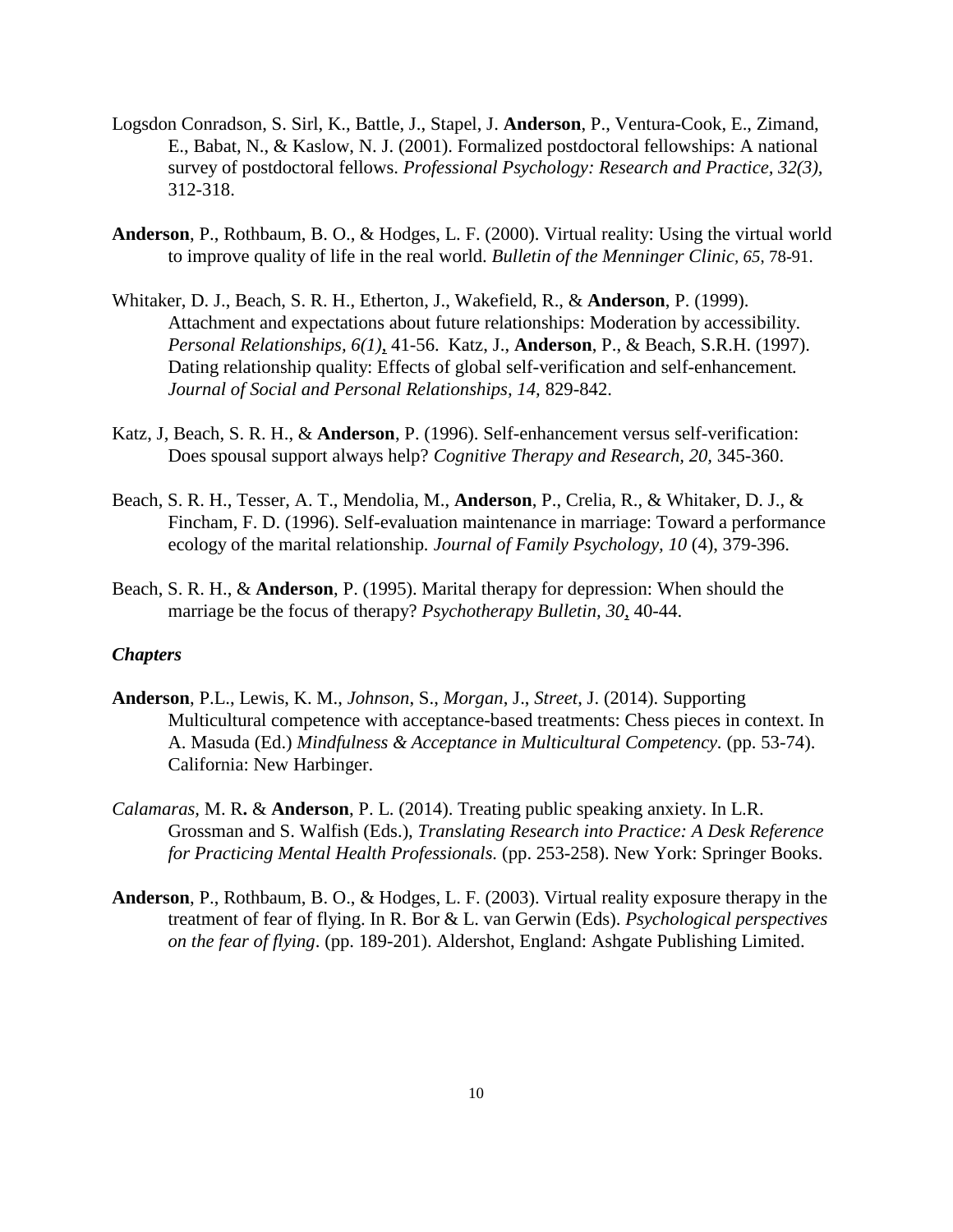- **Anderson**, P. & Kaslow, N. J. (2000). Suicidal behavior among youth. In E. Craighead and C. Nemeroff (Eds.), *Encyclopedia of psychology and neuroscience*. (3rd ed.). New York: Guilford Press.
- **Anderson**, P., Beach, S.R.H., & Kaslow, N. (1999). Marital discord and depression: An attachment focus. In T. Joiner and J.C. Coyne (Eds.), *The interactional nature of depression: Advances in interpersonal approaches.* (pp. 271-297). Washington, DC: American Psychological Association.

#### *Letters*

- **Anderson**, P., Rothbaum, B. O., & Hodges, L. F. (2001).High-tech tools for behavior therapists*. Association for the Advancement of Behavior Therapy Anxiety Special Interest Group*  Newsletter*, 1(2),* 1-6.
- **Anderson**, P. (2001). High-tech therapy: Using the virtual world to help people in the real world. *Georgia Psychologist, 55*, 21-22.
- **Anderson**, P. (1998). Cheaper, better, faster: Growing up under managed care. *Georgia Psychologist, 52(1),* 34.

### *CONFERENCE PAPER PRESENTATIONS*

- **Anderson**, P. L. (2012, November). Chair. *Anxiety Disorders and Their Treatment Across Racial and Ethnic Groups: Similarities and Differences.* Symposium to be presented to be presented at the  $46<sup>th</sup>$  annual meeting of the Association for Behavioral and Cognitive Therapy, National Harbor, Maryland.
- *Mehta*, N., *Price*, M., Tone, E. T., **Anderson**, P. L. (2012, November). *Involvement with exposure therapy for Social Phobia across African Americans and Caucasians*. Paper to be presented presented at the 46<sup>th</sup> annual meeting of the Association for Behavioral and Cognitive Therapy, National Harbor, Maryland.
- *Price*, M., *Johnson*, S., *Mehta*, N., **Anderson**, P. L. (2012, November). *Fear of confirming stereotypes is associated with dropout from treatment for Social Phobia*. Paper presented to be presented at the  $46<sup>th</sup>$  annual meeting of the Association for Behavioral and Cognitive Therapy, National Harbor, Maryland.
- **Anderson**, P. L. & Tone E. B. (2011, November) Chairs. Attentional Biases and Anxiety: Data from Treatment Outcome Research. Symposium presented at the  $45<sup>th</sup>$  annual meeting of the Association for Behavioral and Cognitive Therapies Annual Meeting, Toronto, Canada.
- *Calamaras, M. R***.**, Tone, E. B., & **Anderson**, P. L. (2011, November). *Subtypes of attentional bias within social anxiety disorder: Evaluating changes following cognitive behavioral*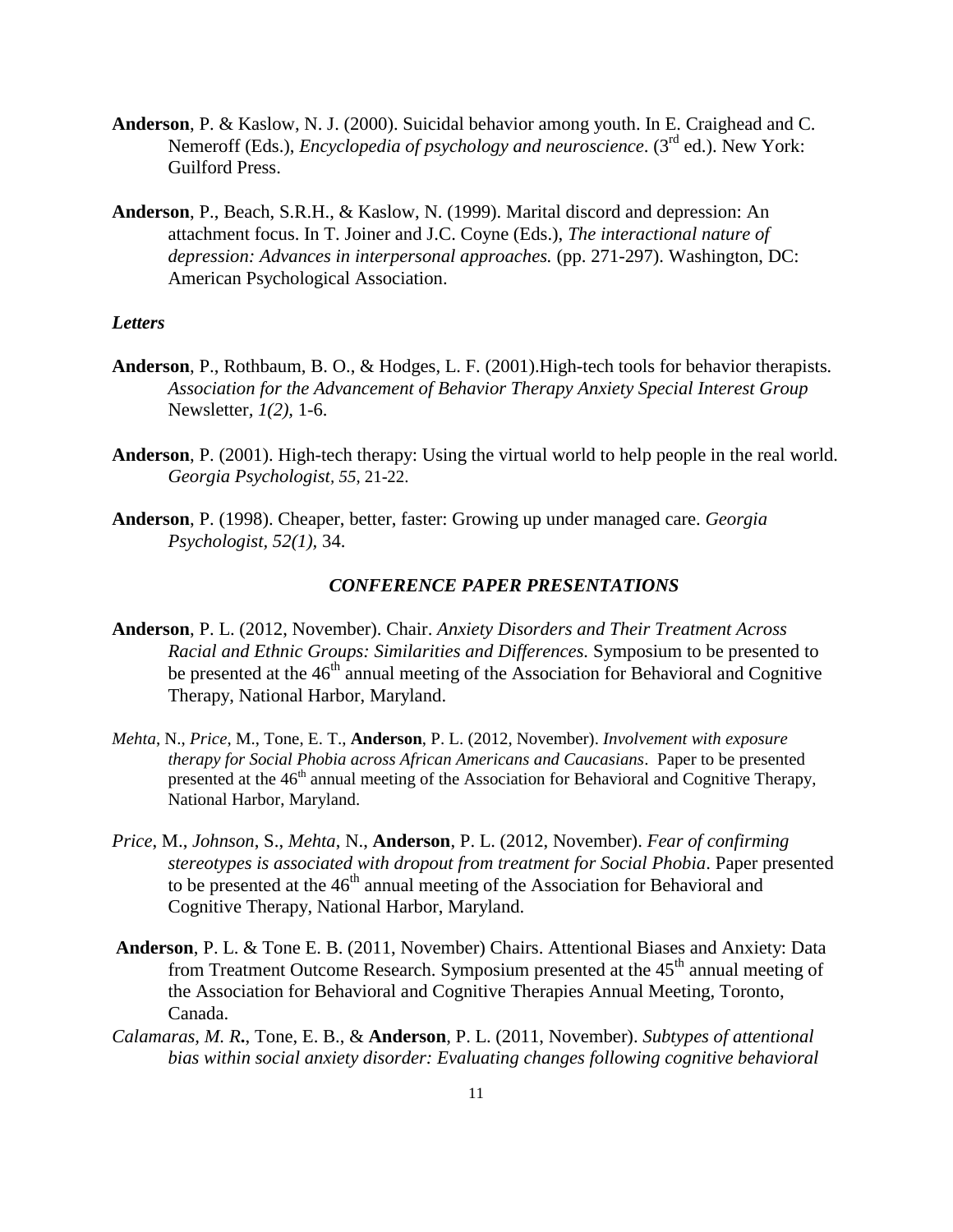*therapy*. Symposium presented at the  $45<sup>th</sup>$  annual meeting of the Association for Behavioral and Cognitive Therapies Annual Meeting, Toronto, Canada.

- *Price, M***.**, Tone, E. B., & **Anderson**, P. L. (2011, November). *Subtypes of attentional bias as predictors of response to CBT for social anxiety disorder.* Symposium presented at the 45<sup>th</sup> annual meeting of the Association for Behavioral and Cognitive Therapies Annual Meeting, Toronto, Canada.
- Tone, E. B. and **Anderson,** P. (2010, March). How can neuroimaging research inform treatment of anxiety disorders? Paper presented at the  $30<sup>th</sup>$  Annual Meet of the Anxiety Disorders Association of America. Baltimore, MD.
- Tone, E. B. and **Anderson**, P. (2010, March). Amygdala activation as a predictor of CBT treatment outcome in social phobia. Paper presented at the 30th Annual Meet of the Anxiety Disorders Association of America. Baltimore, MD.
- *Cobb*, J.E., Jackson, L.C., **Anderson**, P. (2009, October). *Teaching multicultural issues in psychology: A model for increasing both teacher and student cultural competence*. Symposium presented at Society for Teaching of Psychology Best Practices Conference, Atlanta, GA.
- Masuda, A., *Price,* M., **Anderson**, P. L., *Schmertz*, S. K., & *Calamaras*, M. R. (2008, November). The role of psychological flexibility in mental health stigma and psychological distress for the stigmatizer. In R. Vilardaga (Chair), The impact of stigma in professionals and clients. Symposium conducted at the Association for Behavioral and Cognitive Therapies, Annual Meeting, Orlando, Florida.
- *Zimmerman*, L., *Piazza*, V., Jackson, L. C., **Anderson**, P., Culley, M. (2008, June). Hurricane Katrina and Aftermath: A case study of multicultural issues. Presented at the annual meeting for the Study of Social and Psychological Issues. Chicago, IL.
- **Anderson**, P. *Price*, M., *Schmertz,* S. K. *Obasaju*, M. A., *Edwards*, S. & Zimand, E. (2007, November). Treatment of comorbid depression and social phobia. Chair, Jaspar Smits, Ph.D.Paper to be presented at the 41st annual meeting of the Association for the Advancement of Behavior and Cognitive Therapy. Philadelaphia, PA.
- Powell, D. & **Anderson**, P. (2006, August). Treatment of performance anxiety using cognitive behavioral therapy and virtual reality. Continuing Education Workshop (peer-reviewed) presented at the 114<sup>th</sup> Annual Meeting of the American Psychological Association. New Orleans, L.A.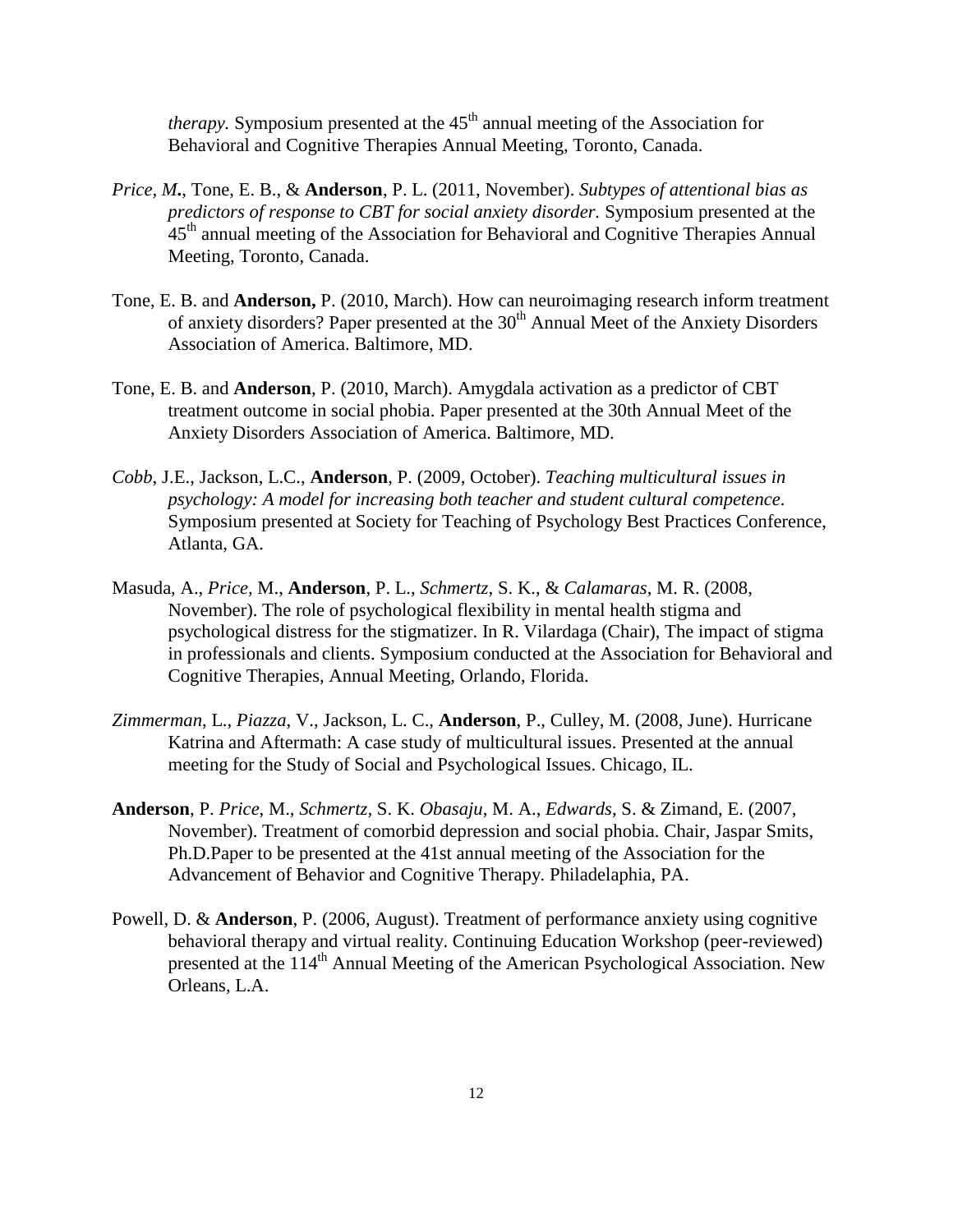- **Anderson**, P (2005, February). Clinical management of challenging patients: A cognitivebehavioral psychotherapy approach. Chair, Phil Ninan, MD. Panel presentation at the Georgia Psychiatric Physicians Association annual meeting. Atlanta, GA.
- **Anderson**, P. (2004, November). Career opportunities for behavioral scientists. Panel participant at the 38<sup>th</sup> Annual Convention of the Association for the Advancement of Behavior Therapy. Davilla, J. (chair). New Orleans, LA.
- **Anderson**, P., Rothbaum, B. O., Hodges, L. F., & Zimand, E. (2003, November). Virtual Reality Exposure Therapy for public speaking anxiety: An open clinical trial. Paper presented at the 37th Annual Convention of the Association for the Advancement of Behavior Therapy. Boston, MA.
- Rothbaum, B. O., Hodges, L. F., **Anderson**, P., Zimand, E., & Wilson, J. (2003, November). Virtual Reality Exposure Therapy and In Vivo Therapy in the treatment for the fear of flying. Paper presented at the  $37<sup>th</sup>$  Annual Convention of the Association for the Advancement of Behavior Therapy. Boston, MA.
- Graap, K., **Anderson**, P., Zimand, E., Rothbaum, BO, Hodges, LF, Wilson, J. (2003, June) A Controlled Study Comparing Virtual Reality Treatment and In-vivo Exposure for Fear of Flying. Paper presented at the American Psychological Society National Meeting. Atlanta GA,
- **Anderson**, P. (2001, November). Reaching the public with empirically supported treatments for social anxiety. Chair. Presented at the  $35<sup>th</sup>$  Annual Convention of the Association for the Advancement of Behavior Therapy. Philadelphia, PA.
- **Anderson**, P. (2001, July). Virtual reality exposure therapy in the treatment of fear of flying. Paper presented to the World Congress of Cognitive and Behavioral Therapies. Vancouver, Canada.
- **Anderson**, P. (2000, November). Information technology and cognitive-behavioral approaches: What are the real issues for moving psychology into cyberspace? Panel participant at the 34<sup>th</sup> Annual Convention of the Association for the Advancement of Behavior Therapy. New Orleans, LA.
- **Anderson**, P. and Rothbaum, B. O. (2000, August). Virtual reality exposure therapy in the treatment of anxiety disorders. Symposium chaired at the 108<sup>th</sup> Annual Meeting of the American Psychological Association. Washington, D.C.
- **Anderson**, P. and Rothbaum, B. O., and Hodges, L. F. (2000, August). Social phobia: Virtual reality exposure in the treatment of fear of public speaking. Symposium chaired at the 108th Annual Meeting of the American Psychological Association. Washington, D.C.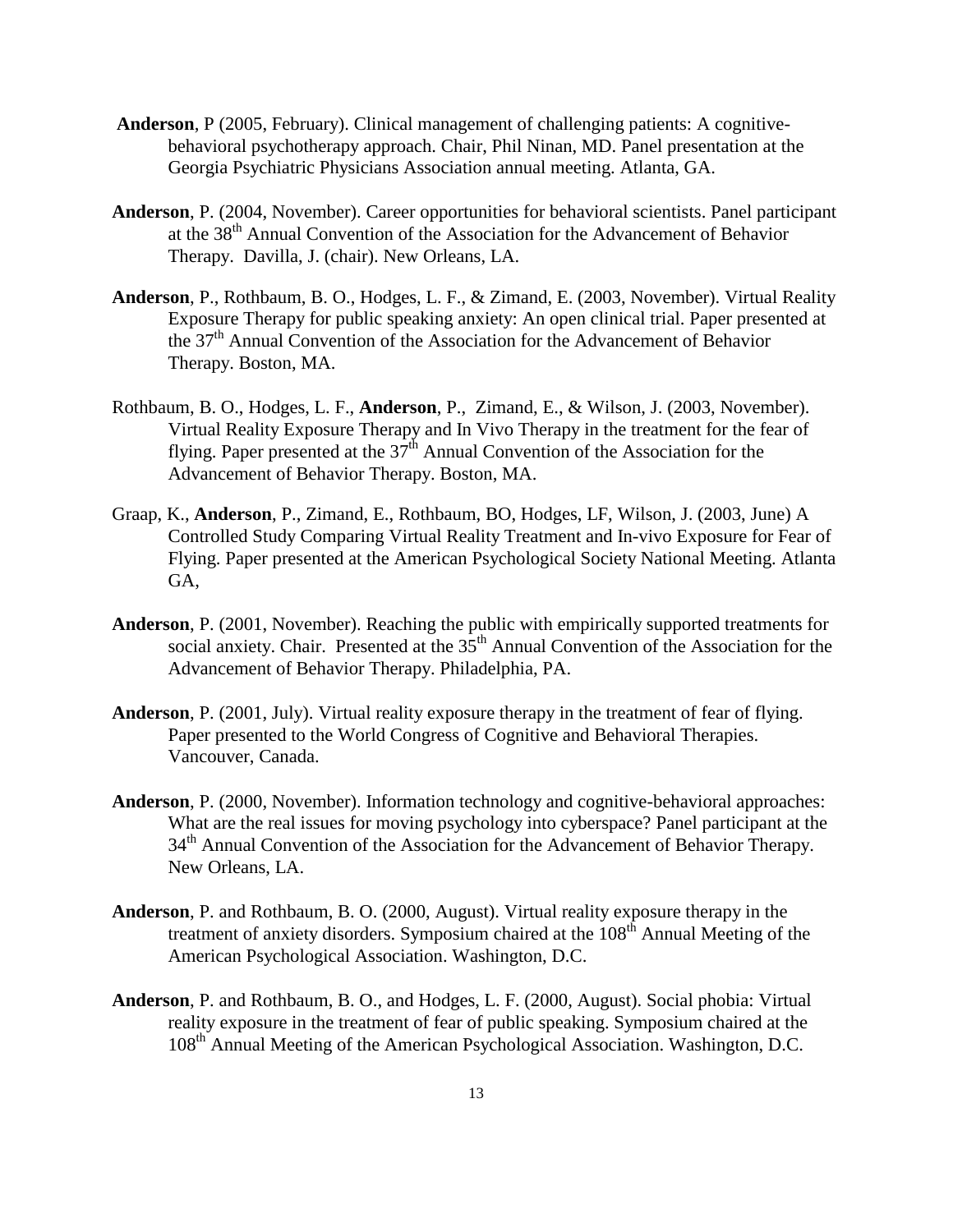Beach, S. R. H., Whitaker, D. J., Etherton, J., and **Anderson**, P. (1995, November). Cognitive accessibility and attachment: Does accessibility play a moderating role? Paper presented to the 29th Annual Convention of the Association for the Advancement of Behavior Therapy. Washington, D. C.

## *CONFERENCE POSTER PRESENTATIONS*

*(Student – current or former- authors in italics)*

- *Benbow, A. A.* & **Anderson**, P.L. (2015). *Stereotype confirmation fears, ethnicity, and pretreatment outcome expectations predict early working alliance in CBT for social anxiety disorder.* Poster presented at the 49th annual meeting of the Association for Behavioral and Cognitive Therapies, Chicago, IL.
- *Benbow*, A.A., & **Anderson**, P.L. (2015, May). *Development of Virtual Reality Exposure Therapy for Social Anxiety Disorder for the iPad.* Poster session presented at the annual conference for the Association for Psychological Science, New York City, NY.
- *Benbow*, A. A., Morgan, J.R., & **Anderson**, P.L. (2015, April). *Treatment Credibility and Outcome Expectancy: Divergent Influences on Working Alliance and Outcome in Social Anxiety Disorder.* Poster session presented at the annual conference for the Anxiety and Depression Association of America, Miami, FL
- *Kennedy, J., Morgan, J.R.,* & **Anderson**, P.L. (April 2015). *Social Anxiety and Disability: The Mediating Effect of Depression.* Poster presentation at the 35<sup>th</sup> annual Anxiety and Depression Association of America conference, Miami, FL
- *Morgan, J.R.*, & **Anderson**, P.L. (July 2015). *A Case Series on the Effects of Yoga for Generalized Anxiety Disorder.* Poster presentation at the 13<sup>th</sup> annual World Conference of the Association for Contextual Behavioral Science, Berlin, Germany.
- *Johnson*, S. B. and **Anderson**, P. L. (2014, November). Who participates in treatment outcome research for Social Anxiety Disorder and how is it reported? Poster presented at the 48<sup>th</sup> annual meeting of the Association for Behavioral and Cognitive Therapy, Philadelphia, PA.
- *Mehta*, N. and **Anderson**, P.L. (2014, November). Brief CBT for Social Anxiety Disorder leads to long-term improvements in cognitive biases. Poster presented at the  $48<sup>th</sup>$  annual meeting of the Association for Behavioral and Cognitive Therapy, Philadelphia, PA.
- *Morgan*, J. and **Anderson**, P.L. (2014, November). Approaching fear mindfully: Mindfulness mediates the relation between social fear and engagement with a public speaking task five to seven years following cognitive behavioral treatment for Social Anxiety Disorder. Poster presented at the 48<sup>th</sup> annual meeting of the Association for Behavioral and Cognitive Therapy, Philadelphia, PA.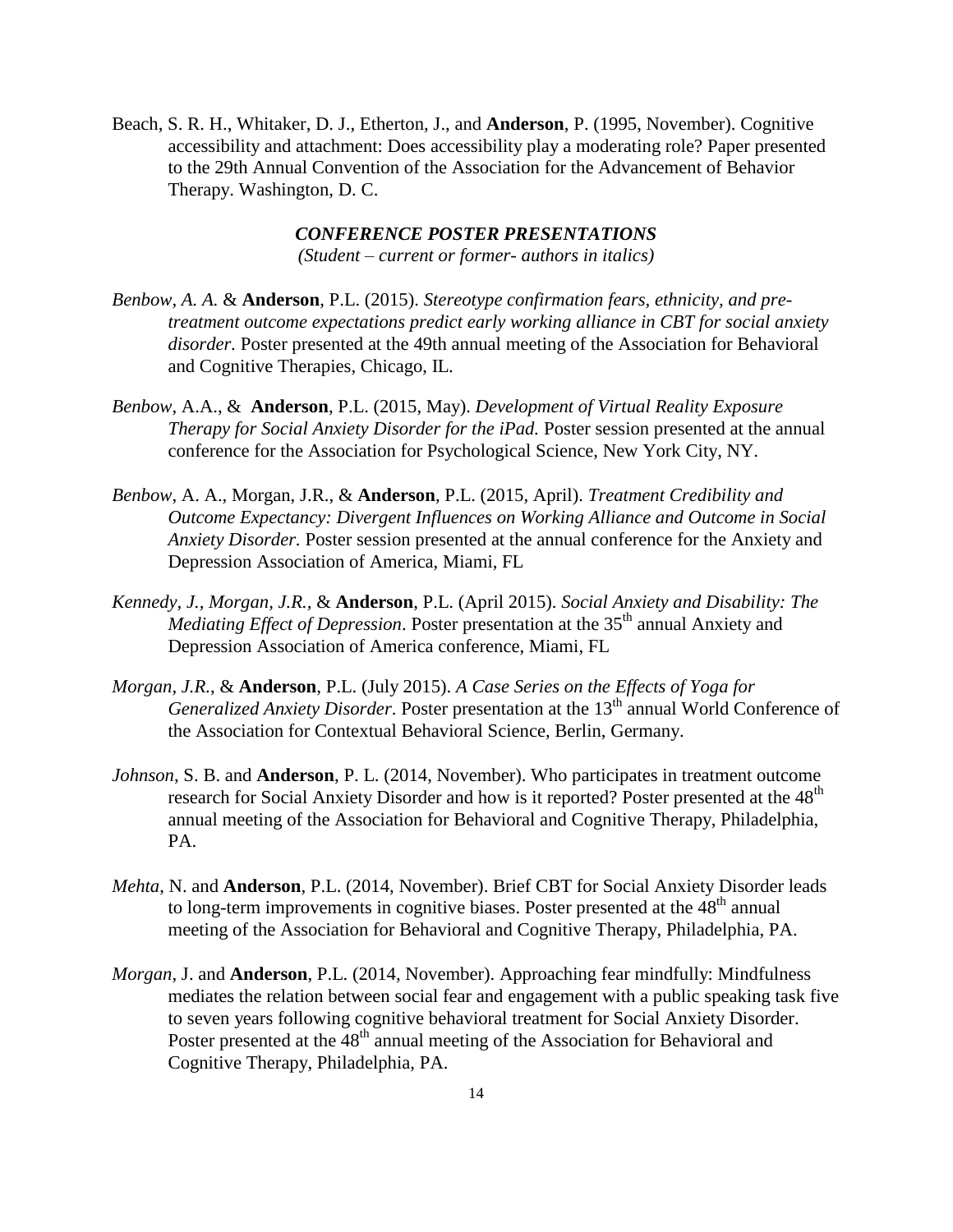- *Johnson*, S. B & Anderson, P.L. (2013, November). Race moderates the influence of stereotype confirmation concerns on fear of negative evaluation among people with social phobia. Poster presented at the 47<sup>th</sup> annual meeting of the Association for Behavioral and Cognitive Therapy, Nashville, Tennessee.
- *Mehta*, N., **Anderson**, P.L., & Tone, E. 2013, November). The influence of attention to facial feedback on self-performance ratings in social anxiety. Poster presented at the  $47<sup>th</sup>$ annual meeting of the Association for Behavioral and Cognitive Therapy, Nashville, Tennessee.
- *Mehta*, N., **Anderson**, P.L., & Tone, E. (2013, April). Does self-reported social fear and behavioral avoidance predict performance appraisal? Results from a novel face feedback task. Poster at the Brains & Behavior Retreat. Georgia State University, Atlanta, GA.
- *Calamaras,* M. R. and **Anderson**, P. L. (2012, November). *Cost and probability biases as mediators of treatment outcome following cognitive behavioral therapy for Social Phobia.* Poster presented at the  $46<sup>th</sup>$  annual meeting of the Association for Behavioral and Cognitive Therapy, National Harbor, Maryland.
- *Edwards, S.,* & **Anderson**, P. (2012, November). *Long-term outcomes of CBT for social anxiety disorder*. Poster presented at the 46<sup>th</sup> annual meeting of the Association for Behavioral and Cognitive Therapy, National Harbor, MD.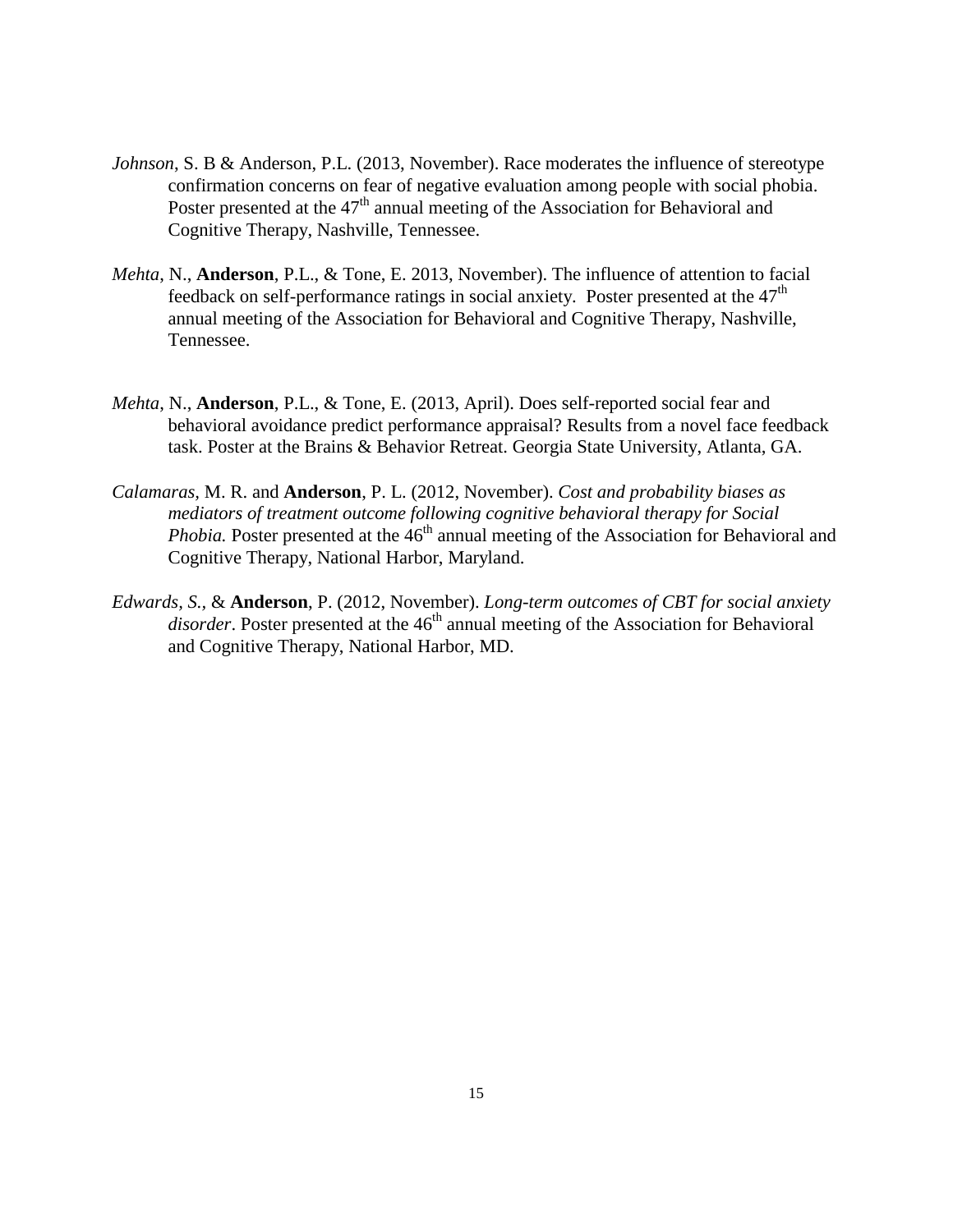- *Johnson, S., Price, M., Mehta, N.,* & **Anderson**, P.L. (2012, November). *Stereotype confirmation concerns predict dropout from exposure therapy for Social Phobia among African Americans and Caucasians.* Poster presented at the 46th meeting of the Association for Behavioral and Cognitive Therapies, National Harbor, MD.
- *Mehta, N., Price, M.,* Tone, E., & **Anderson**, P.L. (2012, November). *A Mixed Method Study of Engagement with Exposure Therapy among Black and White Women with Social Phobia*. Poster presented at the 46th meeting of the Association for Behavioral and Cognitive Therapies, National Harbor, MD.
- *Morgan*, J. and **Anderson**, P. L. (2012, November). *Exploring discrepancies in therapist- and client-rated improvement and their prediction of outcome following cognitive behavioral therapy for social phobia.* Poster presented at the  $46<sup>th</sup>$  annual meeting of the Association for Behavioral and Cognitive Therapy, National Harbor, Maryland.
- *Johnson*, S., *Mehta,* N*.,* **Anderson**, P. L. (2012, March). *Racial Differences in symptom severity between African Americans and Whites with Social Anxiety Disorder.* Poster presented at the 31<sup>th</sup> Annual Meet of the Anxiety Disorders Association of America, Baltimore, MD.
- *Morgan,* J. *Price*, M., *Schmertz*, S., *Johnson*, S., Masuda, A., **Anderson**, P. L. (2012, March). *Cognitive processes as mediators of the relationship between mindfulness and change in social anxiety symptoms in cognitive behavioral treatment.* Poster presented at the 31<sup>th</sup> Annual Meeting of the Anxiety Disorders Association of America, Baltimore, MD.
- *Calamaras,* M.C., Tone, E. B., & **Anderson** P. L. (2011, November. *The relation between probability bias and vigilance for threat in a socially phobic sample.* Poster presented at the annual meeting of the Association for Behavioral and Cognitive Therapy, Toronto, Canada.
- *Edwards, S.,* Self-Brown, S., & **Anderson**, P.L. (2011, November). *Preventing child maltreatment in the aftermath of disaster: Examining current practices and challenges*. Poster presented at the 45<sup>th</sup> annual meeting of the Association for Behavioral and Cognitive Therapies, Toronto, Canada.
- *Mehta*, N. *Price*, M., Tone, E. B. **Anderson**, P. L. (2011, November). *The experience of exposure across racial groups: Differences in presence during virtual reality exposure therapy for Social Phobia across African-Americans and Caucasians*. Poster presented at the annual meeting of the Association for Behavioral and Cognitive Therapy, Toronto, Canada.
- *Price*, M., **Anderson**, P. L. (2011, November). *Latent growth curve analysis of fear during a speech task before and after treatment for social phobia.* Poster submitted to the 45th annual meeting of for the Association for Behavior and Cognitive Therapy, Toronto, Canada.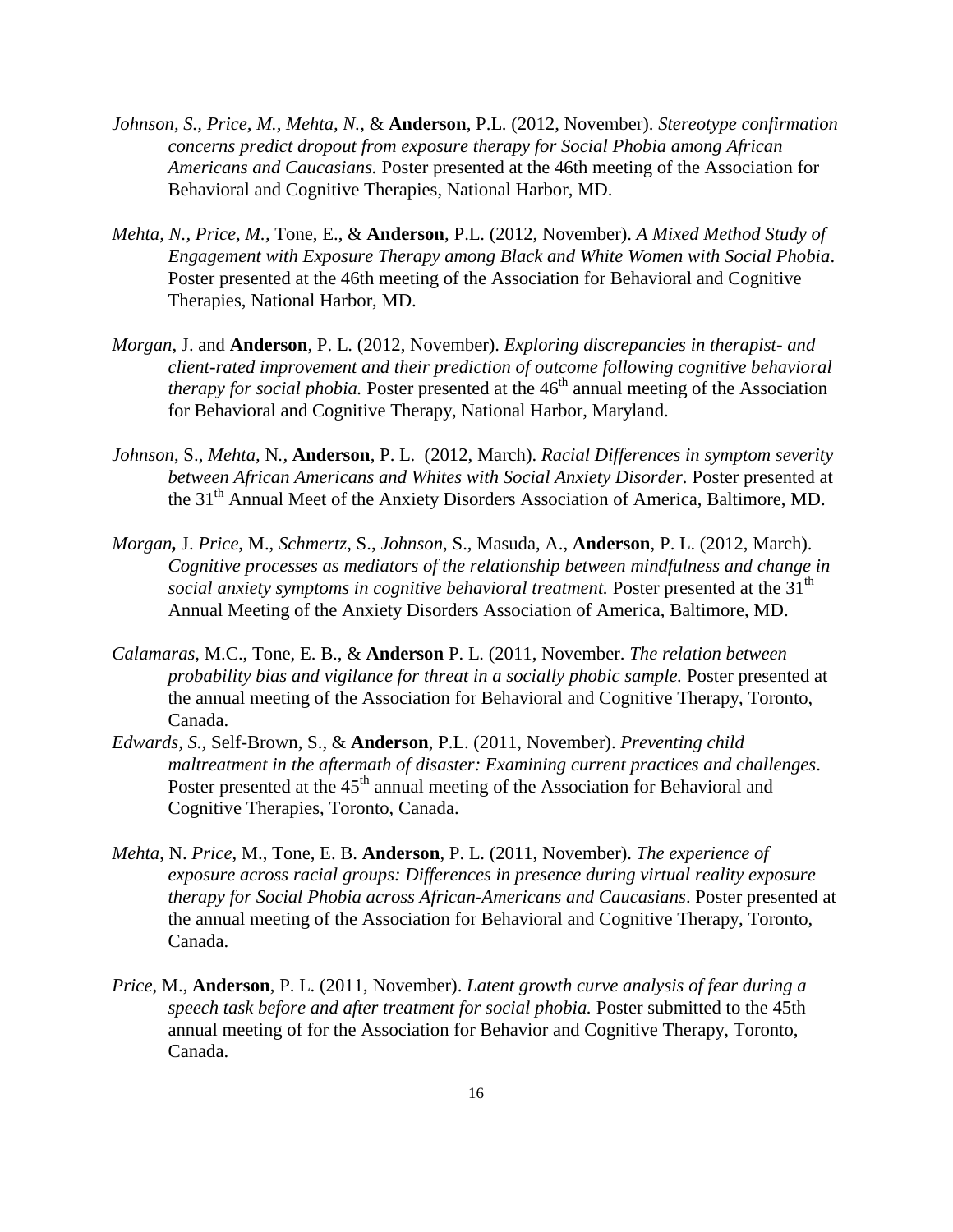- *Price*, M., *Mehta*, N., Tone, E. B., **Anderson**, P. L. (2011, November). *Does engagement with exposure yield better outcomes?: Components of presence as a predictor of treatment response for virtual reality exposure therapy for social phobia.* Poster submitted to the 45<sup>th</sup> annual meeting of for the Association for Behavior and Cognitive Therapy, Toronto, Canada.
- *Mehta*, N. *Schroth*, E., *Calamaras*, M. R., **Anderson**, P. L., Tone, E. B. (2011, March). *Differences in performance appraisal between those with vigilant and avoidant attentional biases to social threat: Results from a novel face feedback task.* Poster presented at the 30<sup>th</sup> Annual Meet of the Anxiety Disorders Association of America. New Orleans, LA.
- *Mehta*, N. *Price*, M., **Anderson**, P. L. (2011, March). *Performance appraisal mediates the relation between anxiety during a speech task and rumination within a socially phobic sample*. Poster presented at the 30<sup>th</sup> Annual Meet of the Anxiety Disorders Association of America. New Orleans, LA.
- *Saleem*, F., *Mehta*, N., **Anderson**, P., (March, 2011). A mixed method investigation of the impact of race on public speaking fears among African Americans with Social Anxiety Disorder. Poster presented at the annual Georgia State University Research Conference. Atlanta, GA.
- *Burton*, M. S., Tone, E. B., & **Anderson**, P. L. (2010, November). *Impact of avoidant personality pathology on attention bias within a socially phobia sample.* Poster presented at the annual meeting of the Association for Behavioral and Cognitive Therapy, San Francisco, CA.
- *Calamaras*, M. R., Tone, E. B., & **Anderson**, P. L. (2010, November). *Evaluating changes in attentional biases following cognitive behavioral therapy for social phobia*. Poster presented at the annual meeting of the Association for Behavioral and Cognitive Therapy, San Francisco, CA.
- *Edwards*, S.M., *Price*, M., & **Anderson**, P. L. (2010, November). *Examining the relation between homework compliance and treatment outcome for social phobia*. Poster presented at the annual meeting of the Association for Behavioral and Cognitive Therapy, San Francisco, CA.
- Floyd, F., **Anderson**, P., L., Robins, D., *Snead*, K., *Richardson*, S., *Piazza*, V., Blanton, B., & Sedlack, J. (2010, November). *Getting ready for school and friends: A pilot test of an intervention for pre-schoolers with and without developmental disabilities*. Poster presented at the annual meeting of the Association for Behavioral and Cognitive Therapy, San Francisco, CA.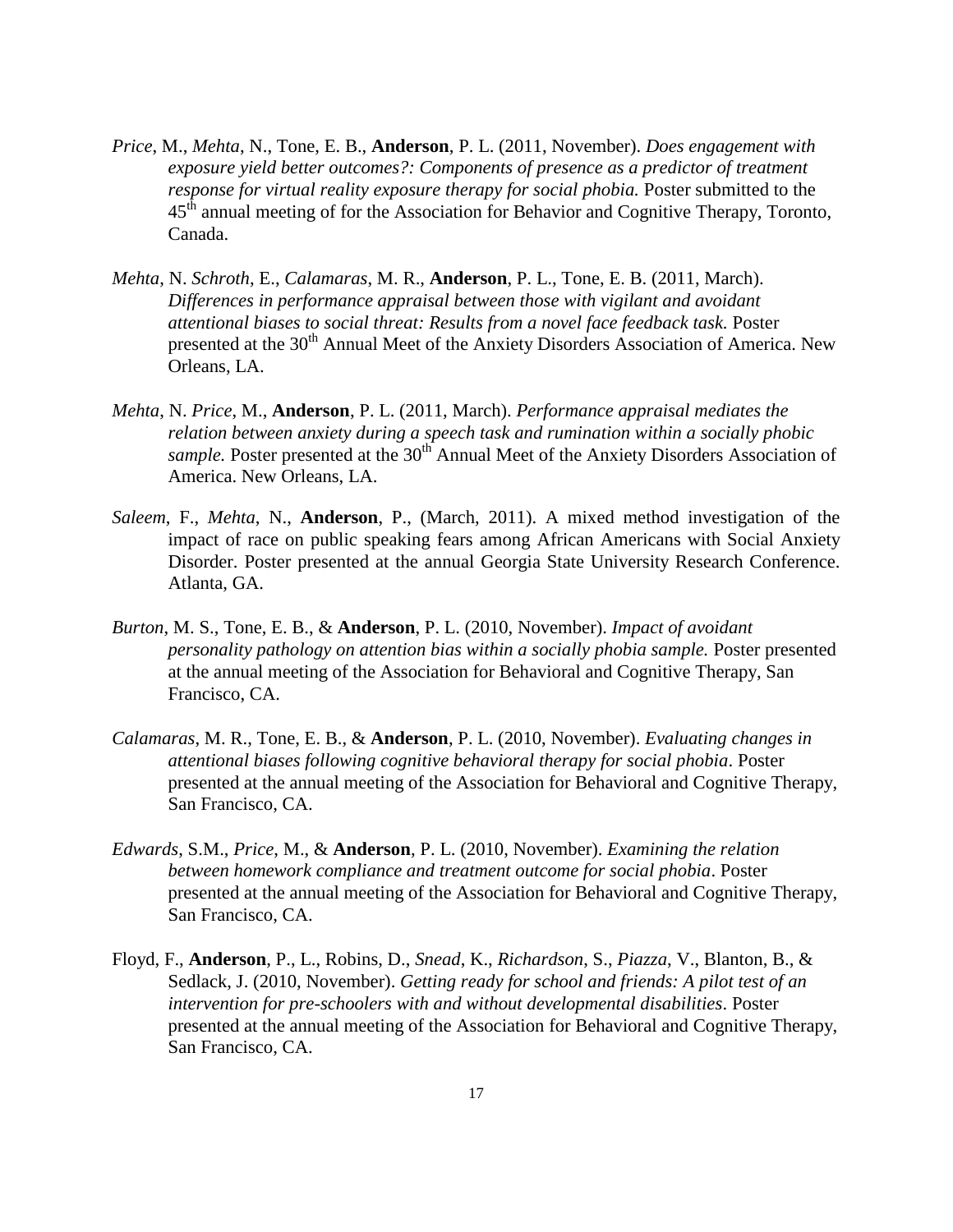- *Price, M*. and **Anderson**, P. L. (2010, November). *The effect of post event processing on response to exposure therapy among those with social anxiety disorder*. Poster presented at the 44th annual meeting of the Association for the Advancement of Behavior and Cognitive Therapy. San Francisco, CA.
- *Saleem, F., Obasaju, M., &* **Anderson**, P. (2010, November). Racial identity and social anxiety among African American College Students. Poster presented at the annual meeting of the Association for Behavioral and Cognitive Therapy, San Francisco, CA.
- *Sheehan*, S., *Feinstein*, A., *Wendell*, J., **Anderson**, P. L., & Masuda, A. (2010, November). Mindfulness and mental health among African American college students. Examining the relation between homework compliance and treatment outcome for social phobia. Poster presented at the annual meeting of the Association for Behavioral and Cognitive Therapy, San Francisco, CA.
- *Burton*, M., *Schmertz*, S. K., Tone, E. B., and **Anderson**, P. (2009, November). Attention bias in a clinically diagnosed sample: The influence of avoidant personality disorder pathology. Poster presented at the annual Georgia State University Research Conference. Atlanta, GA.
- *Saleem, F., Obasaju, M., Price, M., &* **Anderson**, P. (2009, November). *Who holds your perceptions: Examining the relationship between racial identity and social anxiety among a sample of African American undergraduates.* Poster presented at the annual Georgia State University Research Conference. Atlanta, GA.
- *Saleem, F., Obasaju, M.,* **Anderson**, P. (2009, November). *Through the looking glass: The relation between racial identity and social anxiety among African American undergraduate students. Annual Biomedical Research Conference for Minority Students*. Pheonix, AZ
- *Saleem, F., Obasaju, M.,* **Anderson**, P. (2009, July). *Through the looking glass: The relation between racial identity and social anxiety among African American undergraduate students.* McNair Summer Program Conference. Atlanta, GA
- *Burton*, M., *Price,* M., *Schmertz*, S. K., & **Anderson,** P (2009, November). *The relation between mindfulness and social anxiety symptoms over the course of treatment for social anxiety disorder*. Poster to be presented at the 43nd annual meeting of the Association for the Advancement of Behavior and Cognitive Therapy. New York, NY.
- *Edwards*, S. M., *Price*, M. & **Anderson**, P. (2009, November). Examining the relation between homework and working alliance in the treatment of social phobia. Poster to be presented at the 43nd annual meeting of the Association for the Advancement of Behavior and Cognitive Therapy. New York, NY.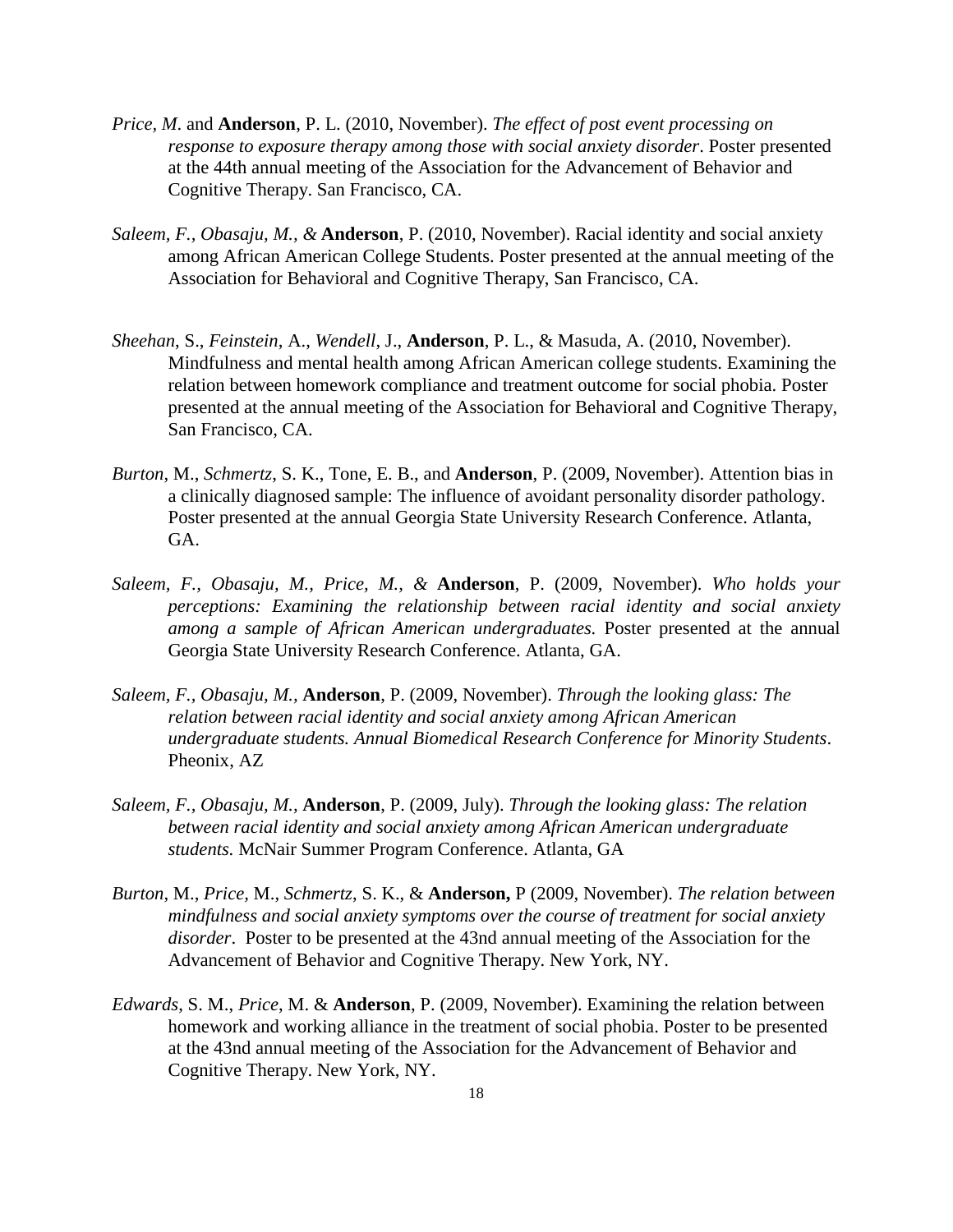- *Price*, M. and **Anderson,** P. (2009, November). Breakthroughs and setbacks: An examination of non-linear processes in social anxiety during treatment. Poster to be presented at the 43nd annual meeting of the Association for the Advancement of Behavior and Cognitive Therapy. New York, NY.
- *Schmertz*, S. K., **Anderson**, P. (2009, November). Outcome cost and outcome probability mediate the relation between self-report mindfulness and social anxiety symptoms in a clinical sample. Poster to be presented at the 43nd annual meeting of the Association for the Advancement of Behavior and Cognitive Therapy. New York, NY.
- *Burton*, M. & **Anderson**, P (2009, March). The effect of mindfulness on social phobia and avoidant personality disorder in a clinical sample. Poster presented at the annual Georgia State University Research Conference. Atlanta, GA.
- *Edwards, S., Hudepohl, A., Price*, M. & **Anderson**, P. (2008, November).Effects of Therapist Experience in a Manualized Treatment for Social Anxiety. Poster presented at the 42nd annual meeting of the Association for the Advancement of Behavior and Cognitive Therapy. Orlando, FL.
- *Calamaras*, M. R. & **Anderson**, P. (2008, November). Personality psychopathology as a predictor of pre-treatment symptom severity, treatment behavior, and treatment response in a sample of socially anxious adults. Poster presented at the 42nd annual meeting of the Association for the Advancement of Behavior and Cognitive Therapy. Orlando, FL.
- *Ferguson*, B. & **Anderson**, P. (2008, November) Caucasian and "Other": A review of race in treatment outcome studies for social anxiety. Poster presented at the 42nd annual meeting of the Association for the Advancement of Behavior and Cognitive Therapy. Orlando, FL.
- *Price*, M. & **Anderson**, P. (2008, November). Examining the effect of exposure therapies on post event processing in social anxiety using HLM. Poster presented at the 42nd annual meeting of the Association for the Advancement of Behavior and Cognitive Therapy. Orlando, FL.
- *Schmertz*, S. K., *Calamaras*, M. R., McClure-Tone, E. B., & **Anderson**, P. (2008, November) Attention bias for threat in socially anxious adults: Evaluating the effects of cognitive behavioral therapy using a dot-probe paradigm. Poster presented at the 42nd annual meeting of the Association for the Advancement of Behavior and Cognitive Therapy. Orlando, FL.
- *Burton, M., Price, M.,* & **Anderson**, P. (2008, November). Social Anxiety Disorder with avoidant personality disorder symptoms: A comparison of individual and group therapy.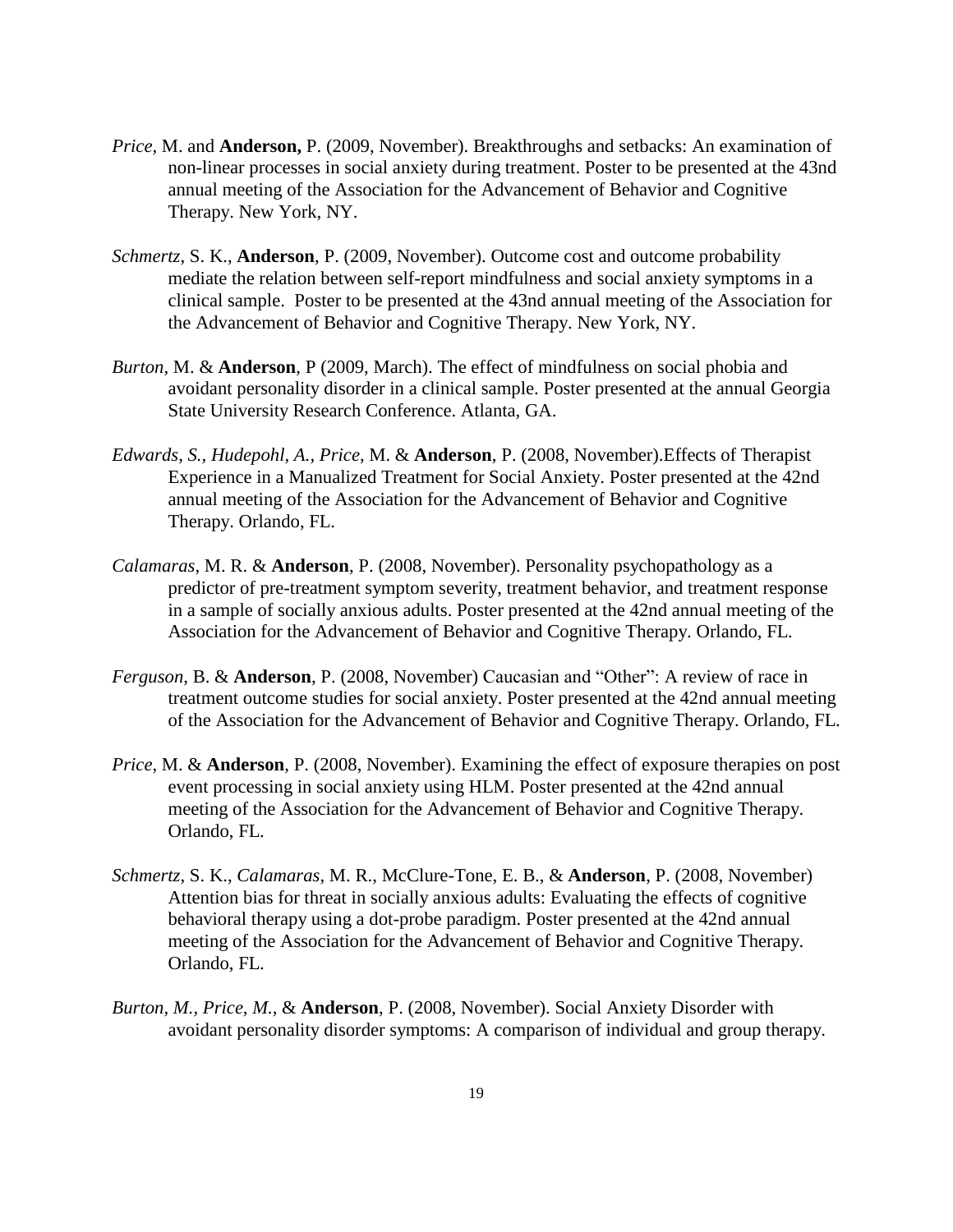Poster presented at the annual Georgia State University Psychology Undergraduate Research Conference. Atlanta, GA.

- *Rollins, C.* & **Anderson**, P. (2008, November). The Relation Between Mindfulness and Personality Disorders Within a Clinical Sample. Poster presented at the annual Georgia State University Psychology Undergraduate Research Conference. Atlanta, GA.
- *Obasaju*, M. O., & **Anderson**, P. (October, 2008). Can I talk to you? Using qualitative and quantitative methodologies to explore the relationship between fear of confirming stereotypes and negative evaluations in African Americans with social phobia. Poster presented at the Diversity Challenge Conference: Boston, MA.
- *Ferguson, B.* & **Anderson**, P. (2007, November). Who's in and who's out: Treatment outcome research for social anxiety. Poster presented at the annual Georgia State University Psychology Undergraduate Research Conference. Atlanta, GA.
- *Price,* M., **Anderson**, P. & Rothbaum, B. O (2007, November). Greater expectations: Using hierarchical linear modeling to examine expectancy for treatment outcome as a predictor of treatment response. Poster presented at the 41st annual meeting of the Association for the Advancement of Behavior and Cognitive Therapy. Philadelaphia, PA.
- *Edwards*, S. & **Anderson**, P. (2007, November). Examining the role of working alliance in Enhanced Cognitive-Behavioral Group Therapy (ECBT) and Virtual Reality Exposure Therapy (VRE) for social phobia. Poster presented at the 41st annual meeting of the Association for the Advancement of Behavior and Cognitive Therapy. Philadelaphia, PA.
- *Obasaju*, M. & **Anderson**, P. (2007, August). Can I talk to you? The relationship between fear of confirming stereotypes and negative evaluations in African Americans with clinical levels of social phobia. Poster presented at the American Psychological Association Conference: San Francisco, CA.
- *Beaver,*C. & **Anderson**, P. (2007, May). Rate of attrition and race. Poster presented at the annual Georgia State University Psychology Undergraduate Research Conference. Atlanta, GA. Earned *Diversity Award*.
- *Price*, M., **Anderson**, P., & Rothbaum, B. O. (2006, November). The role of presence in virtual reality exposure therapy in a clinical sample of fearful flyers. Poster presented at the  $40<sup>th</sup>$ annual meeting of the Association for the Advancement of Behavior and Cognitive Therapy. Chicago, IL.
- *Price*, M., *Schmertz*, S. K., & **Anderson**, P. (2006, November). Correlates of mindfulness in a social anxious clinical sample. Poster presented at the  $40<sup>th</sup>$  annual meeting of the Association for the Advancement of Behavior and Cognitive Therapy. Chicago, IL.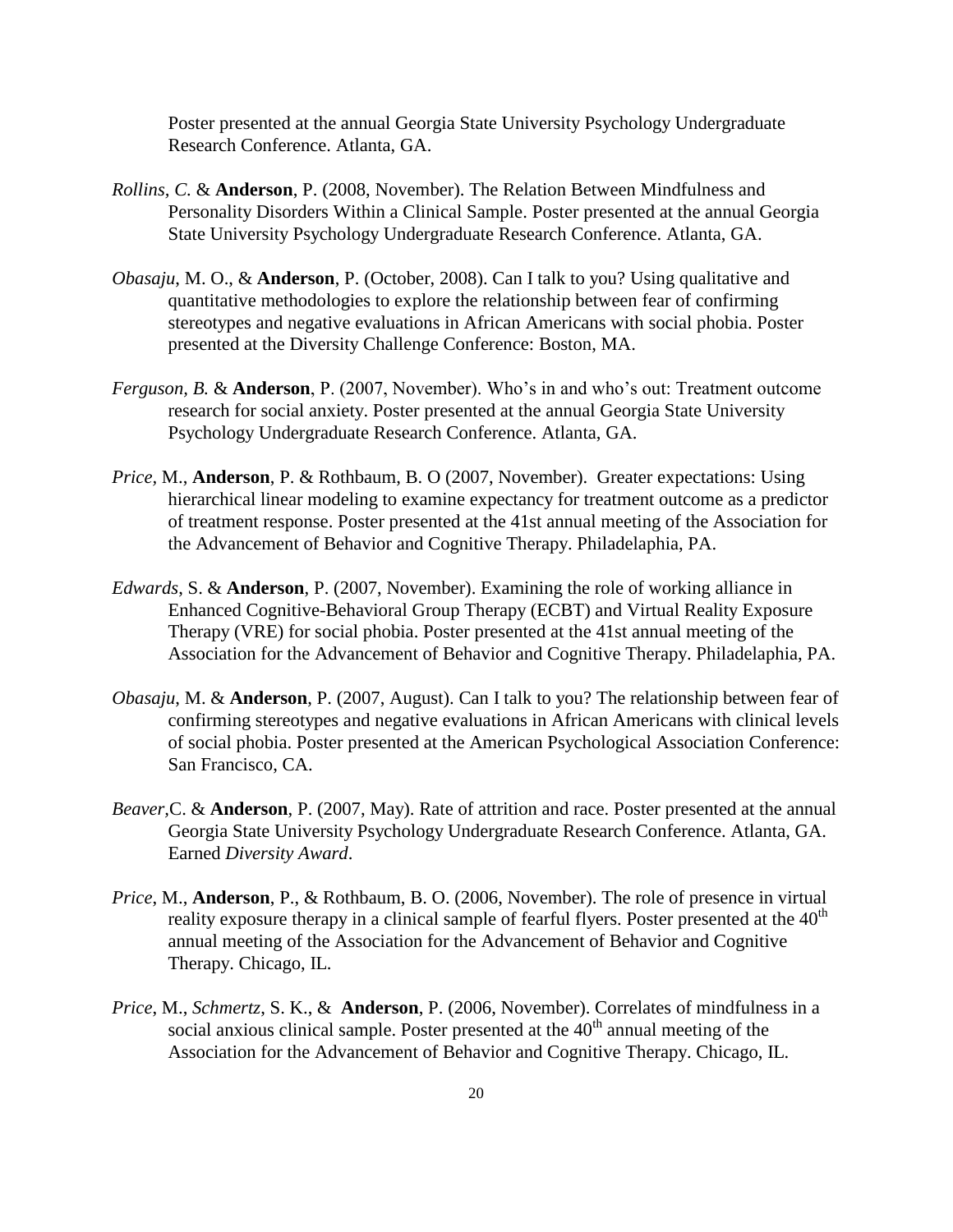- *Schmertz,* S. K*. &* **Anderson**, P. (2006, November). The relation between self-report mindfulness and performance on tasks of attention abilities. Poster presented at the  $39<sup>th</sup>$  annual meeting of the Association for the Advancement of Behavior and Cognitive Therapy. Chicago, IL.
- *Obasaju*, M. A. and **Anderson**, P. (2005, November). Speaking While Black: The Relation between African-Americans' Racial Identity and Public Speaking Anxiety. Poster under review to be presented at the 39<sup>th</sup> annual meeting of the Association for the Advancement of Behavior and Cognitive Therapy. Washington, DC.
- *Price*, M., **Anderson**, P., and Rothbaum, B. O. (2005, November). The relation between presence and anxiety in virtual reality exposure therapy. Poster presented at the 39<sup>th</sup> annual meeting of the Association for the Advancement of Behavior and Cognitive Therapy. Washington, DC.
- *Schmertz,* S. K*., Jacobs,* C. H*.,* and **Anderson**, P. (2005, November). Genereralization of treatment in a sample of individuals who received cognitive behavioral therapy for fear of flying. Poster presented at the  $39<sup>th</sup>$  annual meeting of the Association for the Advancement of Behavior and Cognitive Therapy. Washington, DC.
- *Edwards, S.* M., *Jacobs*, C., & **Anderson**, P. (2005, May). Treatment expectancies and therapeutic Outcome in individuals treated for fear of flying. Poster presented at the annual meeting of the Georgia Psychological Association.
- *Leverett*, J. A., *Kim*, S., and **Anderson,** P. (2005, May). The use of the media as a coping strategy following 9/11 by persons previously treated for a fear of flying as compared to controls. Poster presented at the annual meeting of the Georgia Psychological Association.
- *Schmertz*, S., and **Anderson**, P. (2005, May). Age of onset as a predictor of pre-treatment severity and treatment outcome for fearful flyers. Poster presented at the annual meeting of the Georgia Psychological Association.
- *Leverett*, J. A., *Kim*, S., and **Anderson,** P. (2005, April). The use of the media as a coping strategy following 9/11 by persons previously treated for a fear of flying. Poster presented at the annual Georgia State University Psychology Undergraduate Research Conference. Atlanta, GA.
- *Jacobs*, C., & **Anderson**, P. (2004, November) Homework compliance as a predictor of posttreatment outcome in individuals treated for flying anxiety. Poster presented at the 38th annual meeting of the Association for the Advancement of Behavior Therapy. New Orleans, LA.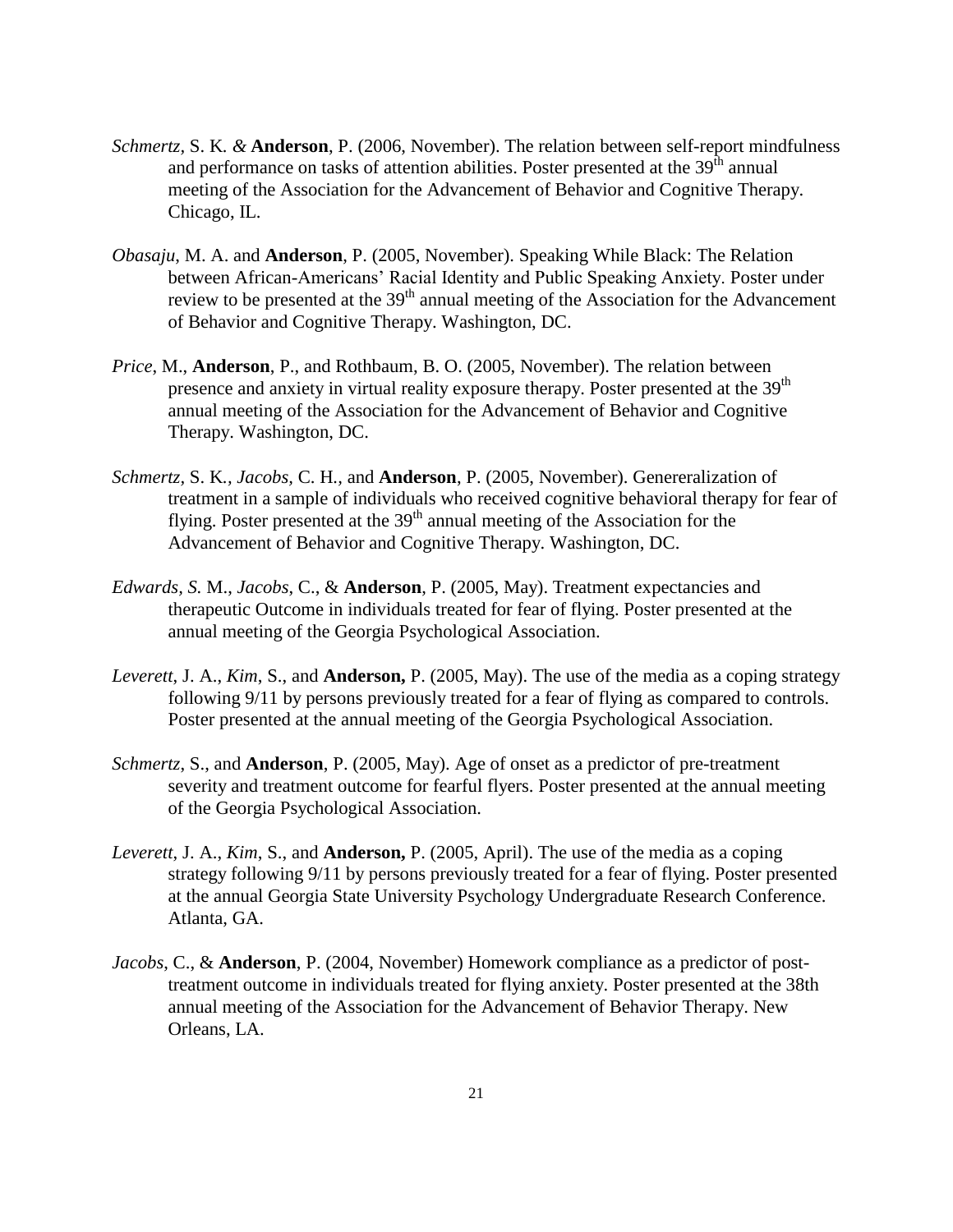- *Obasaju,* M.A., *Kim,* S., **Anderson**, P. (2004, November). Fear of flying acquisition and its relationship with pre-treatment severity and post-treatment outcome. Poster presented to the 38th Annual Convention of the Association for the Advancement of Behavior Therapy. New Orleans, LA.
- **Anderson**, P., Zimand, E., Ferrer, M., Tannenbaum, L. R., & Rothbaum, B. O. (2004, August). Computer-based self-help program for public speaking anxiety. Poster presented to the 112<sup>th</sup> Annual Convention of the American Psychological Association. Honolulu, HA
- **Anderson**, P., *Lindner*, G., & *Edwards*, S. (2003, November). Impact of the 9/11 terrorist attacks on flying anxiety among individuals previously treated for the fear of flying. Poster presented at the 37th Annual Convention of the Association for the Advancement of Behavior Therapy. Boston, MA.
- *Kim*, S., *Lindner*, G. K. *Edwards*, S., & **Anderson**, P. (2003, November). Long Term Use of Cognitive Behavioral Strategies and the Reduction of Flight Anxiety: Coping after the  $9/11$  Terrorist Attacks Poster presented at the  $37<sup>th</sup>$  Annual Convention of the Association for the Advancement of Behavior Therapy. Boston, MA.
- *Lindner*, G., *Kim*, S., *Edwards,* S., & **Anderson**, P. (2003, November). Long term use of cognitive behavioral strategies for managing the fear of flying: Coping after the 9/11 terrorist attacks. Poster presented at the  $37<sup>th</sup>$  Annual Convention of the Association for the Advancement of Behavior Therapy. Boston, MA.
- *Bellmoff*, L., *Jacobs*, C., & **Anderson**, P. (2003, April). A comparison of the ratings of psychology graduate students and laypersons on five websites discussing anxiety disorders. Poster presented at the 2nd Annual Georgia State University Psychology Undergraduate Research Conference. Atlanta, GA.
- **Anderson, P**., House, A., & Kaslow, N. J. (2000, November). Revictimization and substance use among low-income African American women with a recent suicide attempt. Presented at the 34<sup>th</sup> Annual Convention of the Association for the Advancement of Behavior Therapy. New Orleans, LA.
- House, A., **Anderson, P.**, & Kaslow, N. J. (2000, November). Presented at the 34<sup>th</sup> Annual Convention of the Association for the Advancement of Behavior Therapy. New Orleans, LA.
- **Anderson**, P, Whitaker, D.J., Etherton, J, & Beach, S. R. H. (1996, November). Early experiences with parents and expectations for future relationships: The role of attachment. Poster session presented at the 30th Annual Convention of the Association for the Advancement of Behavior Therapy. New York, N.Y.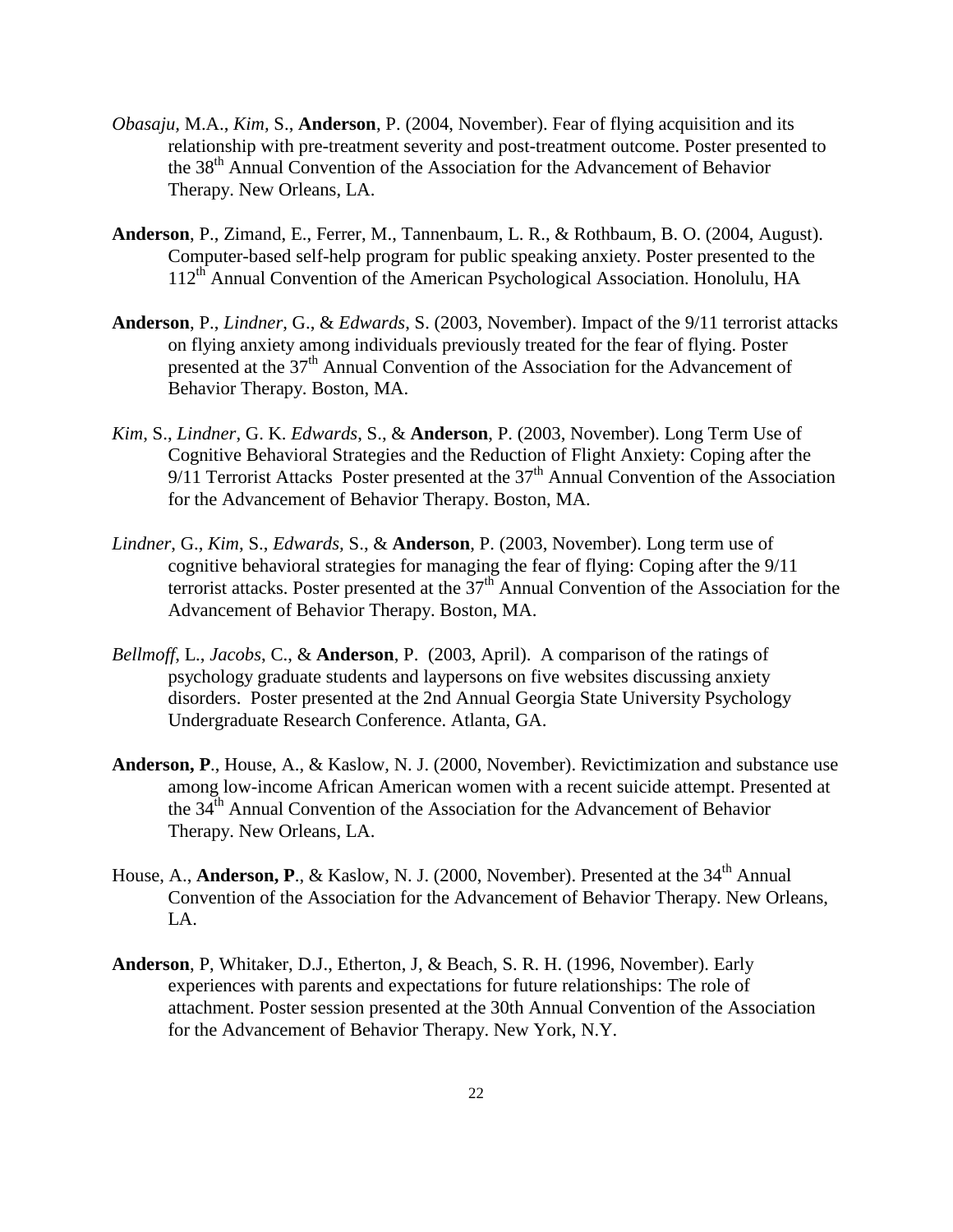- Whitaker, D.J., Etherton, J, **Anderson**, P., & Beach, S. R. H. (1996, November). Predicting approach or withdrawal responses after a negative interaction with another: A cognitiveattachment approach. Poster session presented at the 30th Annual Convention of the Association for the Advancement of Behavior Therapy. New York, N.Y.
- **Anderson**, P., Beach, S. R. H., Tesser, A., & Sheffield, A. (1995, November). An empirical test of the need for belongingness: The role of intimate others. Poster session presented at the 29th annual meeting of the Association for the Advancement of Behavior Therapy, Washington, DC.
- Whitaker, D. J., Etherton, J., **Anderson**, P., & Beach, S. R. H. (1995, November). Attachment styles and the processing of emotionally relevant stimuli. Poster session presented at the 29th annual meeting of the Association for the Advancement of Behavior Therapy, Washington, DC.
- Katz, J., Beach, S. R. H, & **Anderson**, P. (1995, August). Self-enhancement and selfverification: When does spousal support help the relationship? Poster presented at the annual convention of the American Psychological Society, New York, NY.
- Culp, L. N., **Anderson**, P. & Beach, S. R. H. (1995, March). The role of self-esteem in marital functioning in a clinical and non-clinical sample. Poster presented at the annual convention of the Southeastern Psychological Association, Savannah, GA.
- **Anderson**, P. & Whitaker, D. J. (1994, November). Decisions and depression in Marriage: Short-term benefits and long-term costs of deferring to spouses. Poster session presented at the 28th annual meeting of the Association for the Advancement of Behavior Therapy, San Diego, CA.
- **Anderson**, P. & Whitaker, D. J., Culp, L. & Beach, S. R. H. (1994, November). Decisionmaking in marriage: Is some misperception of the spouse motivated? Poster session presented at the 28th annual meeting of the Association for the Advancement of Behavior Therapy, San Diego, CA.
- **Anderson**, P., Culp, L. N., Katz, J., & Beach, S. R. H. (1994, March). Marital satisfaction and thoughts of divorce: The interactive role of marital stress. Poster presented at the annual meeting of the Southeastern Psychological Association, New Orleans, LA.

# *TEACHING EXPERIENCE*

## **Instructor**

# *Graduate*

Cognitive Behavior Therapy, Georgia State University Diversity Issues in Research and Clinical Practice, Georgia State University Clinical Practicum in Psychology, Georgia State University Research Practicum in Psychology, Georgia State University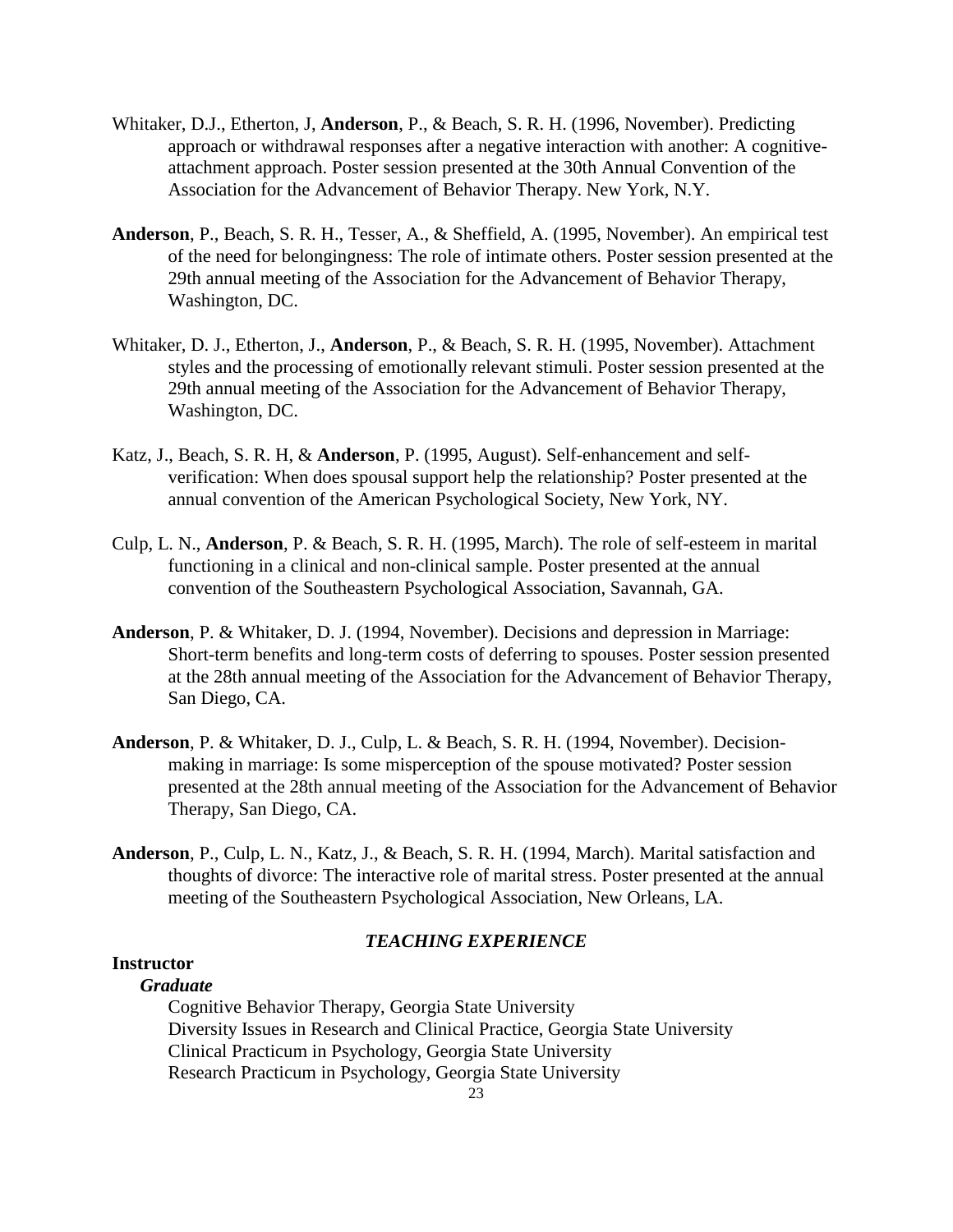## *Undergraduate*

Abnormal Psychology, Georgia State University Introduction to Behavior Modification, Georgia State University Research Practicum in Psychology, Georgia State University Psychology of Adjustment, The University of Georgia

## **Teaching Assistant**

Theories of Personality, Villanova University Humanities, Furman University Theories of Counseling, Furman University Introduction to Philosophy, Furman University

# **Guest Lecturer**

## *Graduate*

- 2009 Psychopathology, GSU
- 2008 Psychopathology, Georgia State University
- 2006 Professional Development Seminar, Georgia State University
- 2003 Professional Development Seminar, Georgia State University
- 2003 Scientific and Professional Ethics, Georgia State University
- 1999 Eating Disorders, Physicians Assistant Students, Emory University
- 1998 Behavioral Plans, Psychiatry Residents, Grady Health System
- 1998 Behavior Therapy, The University of Georgia

#### *Undergraduate*

- 2009 Abnormal Psychology
- 2006 Health Psychology
- 2004-7 Introduction to Behavior Modification, Georgia State University
- 2003-7 Abnormal Psychology, Georgia State University
- 1998 Psychology of Adjustment, The University of Georgia
- 1998 Social Psychology, The University of Georgia

#### **Dissertation Committees, chair**

In progress

2015 Suzanne Johnson

*The effects of social identities on the presentation and treatment of social anxiety disorder* Proposed Spring, 2015

2015 Jessica Morgan (co-chair with Aki Masuda)

Proposed Fall, 2015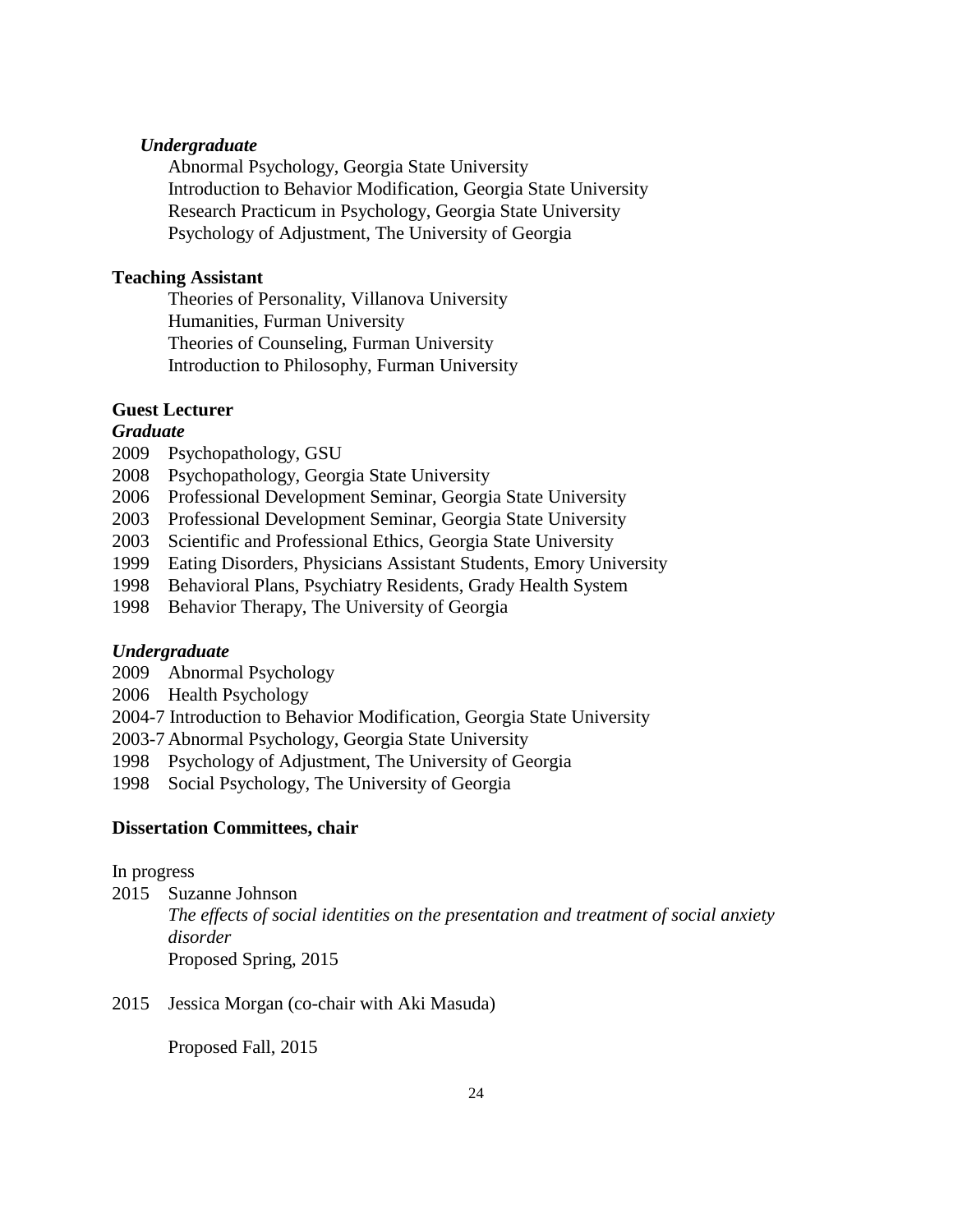#### Completed

- 2015 Natasha Mehta (co-chair with Erin Tone) *Cognitive biases in social anxiety disorder: Examining interpretation and attention biases and their relation to anxious behavior* Defended Fall, 2015 Proposed Fall, 2014
- 2014 Shannan Edwards Defended Summer, 2014 proposed Fall, 2011 *Long-term outcomes of cognitive behavioral therapy for social phobia*

# 2013 Martha Calamaras

Defended, May, 2013 proposed Spring, 2012 *Cost and probability biases and Social Phobia: Evaluating their relation to treatment outcome and attention bias*

- 2012 Irene Ngai Defended Summer, 2012 proposed Fall, 2011 *Forming bonds to challenge fears: Impact and course of the working alliance on cognitive behavioral treatment for social anxiety disorder*
- 2010 Matthew Price defended spring, 2010 proposed May, 2009 *The impact of cognitive behavioral therapy on post event processing among those with social anxiety disorder*
- 2008 Stefan K. Schmertz defended September, 2008 proposed fall, 2007 *Rumination as a mediator of the relation between mindfulness and social anxiety in a clinical sample*
- 2007 Mayowa Obasaju defended December, 2007 *Can I talk to you? The relation between fear of confirming stereotypes and social anxiety for African Americans*
- 2006 Simon Kim, chair defended June, 2006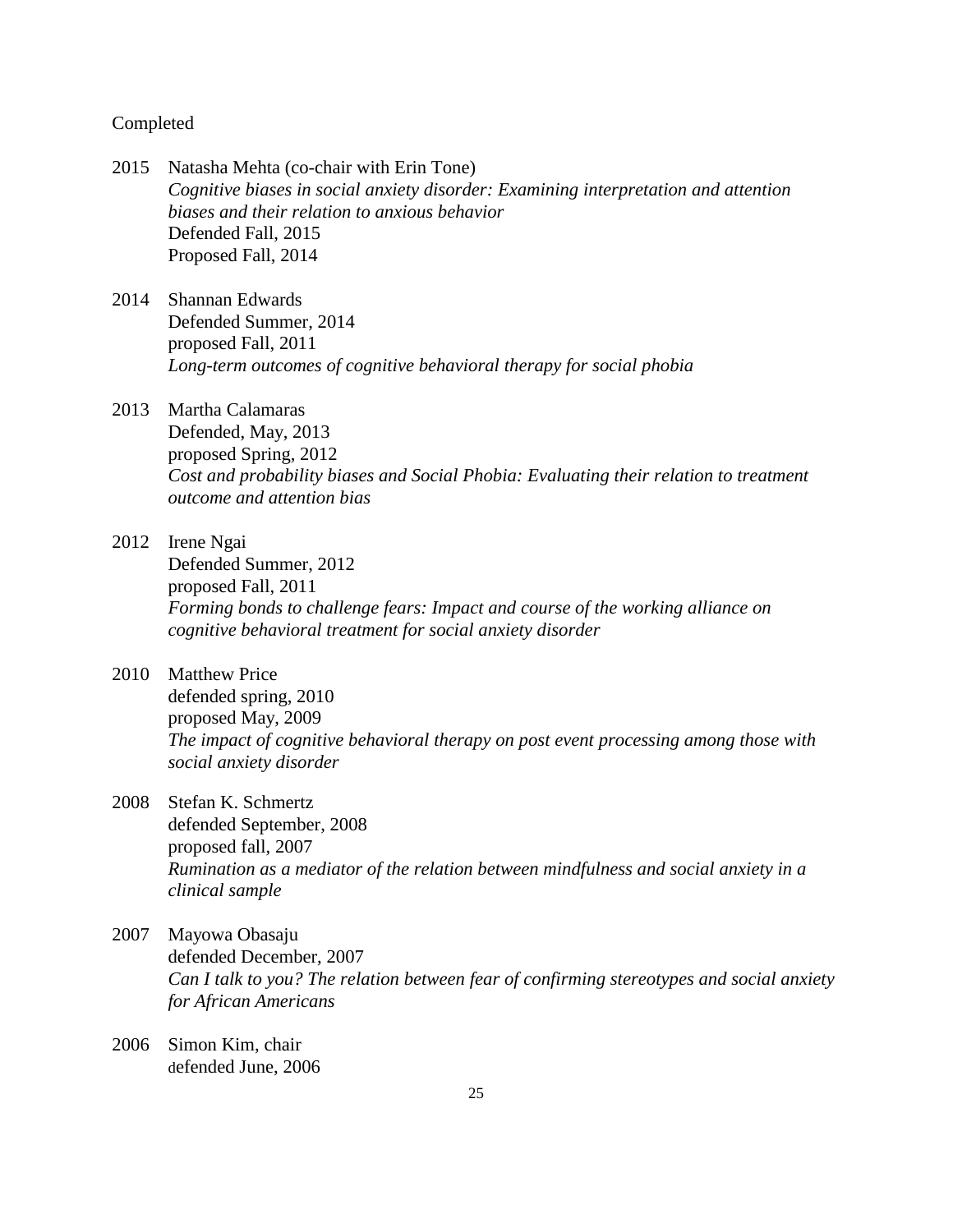*The impact of stereotypes on public speaking performance and anxiety*

#### **Dissertation Committees, member**

- 2013 Erin Conklin (doctoral student at Georgia Institute of Technology, external member) Defended, spring, 2013 Proposed Fall, 2011 *An empirical examination of the relationship between self-regulation and self-control*
- 2010 Brandeis Green defended Spring, 2011 proposed Spring, 2010
- 2010 Louis Chow defended Spring, 2011 proposed Summer, 2010
- 2010 Noelle Santorelli-Turini defended Summer, 2010
- 2008 Dhakirah Hamin defended April, 2008 *Strong Black Woman Cultural Construct Scale: A revision and validation*
- 2007 Nicolle Angeli defended August, 2009 proposed October, 2007 *Adherence to treatment for post-traumatic stress in veterans of military combat in Afghanistan (Operation Enduring Freedom) and Iraq (Operation Iraqi Freedom)*
- 2005 Gretchen Lindner, member defended June, 2005 *HIV and Psychological Functioning among Black South African Women: An Examination of Psychosocial Moderating Variables*
- 2004 Marnette Bender Grall, member defended May, 2004 *Measurement of Victimization Impact on substance Use of Low-income African American Women*
- 2003 Lindi Meadows, member defended November, 2003 *Additive Impact of Protective Factors Against Suicide Attempt Risk among African-American Women Experiencing Recent Intimate Partner Violence*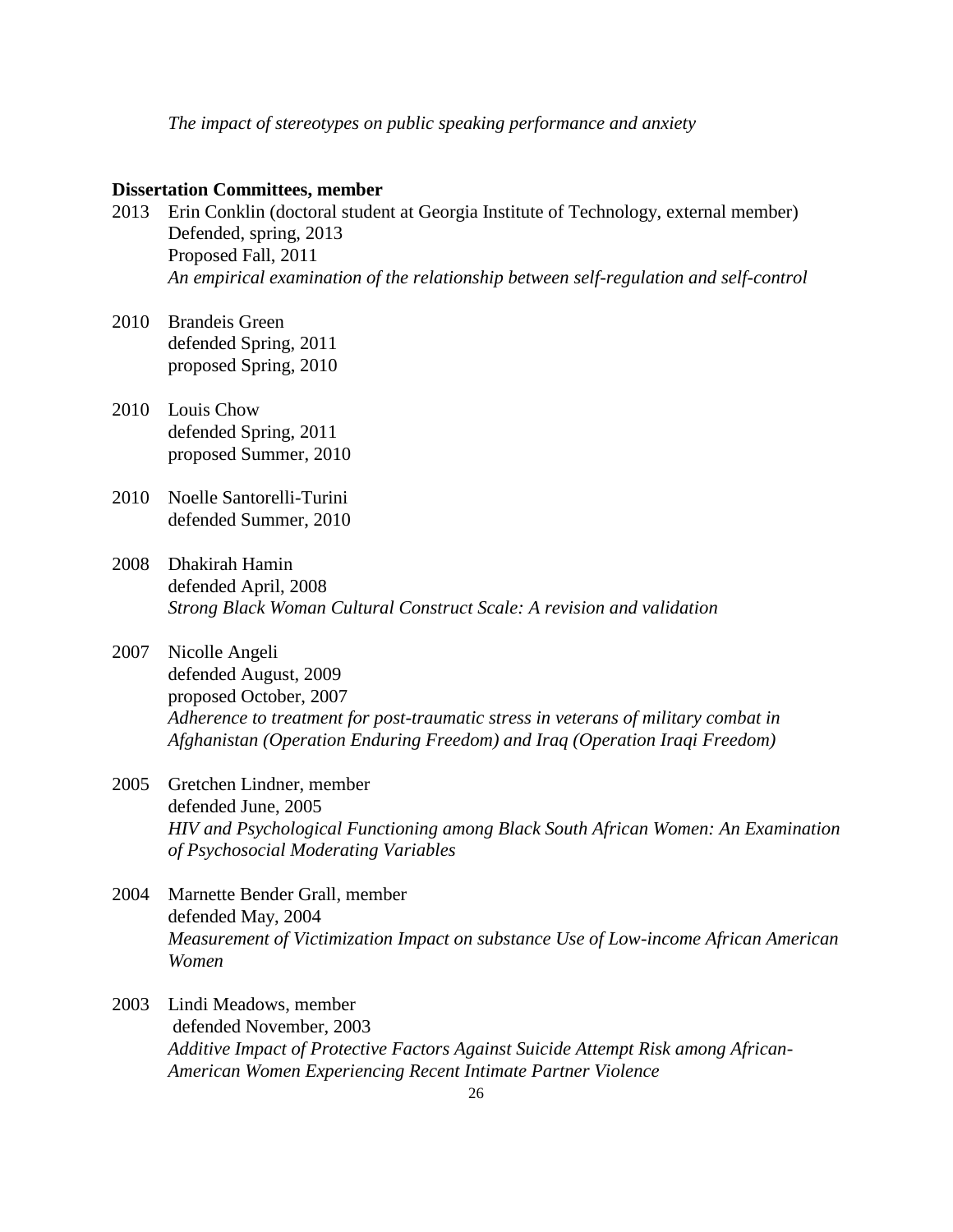#### **Thesis Committees, Chaired**

#### In progress

2015 Amanda Benbow Proposed, Fall, 2015 *Outcome expectancy, working alliance, and treatment response in social anxiety disorder*

### Completed

2013 Jessica Morgan

proposed Spring, 2012 defended Fall, 2013 *A multiple baseline investigation of the effects of yoga proactice for individuals with Generalized Anxiety Disorder*

- 2013 Suzanne Johnson proposed Fall, 2012 defended Fall, 2013 *The effect of stereotype confirmation concerns on fear of negative evaluation and avoidance for those with social anxiety disorder*.
- 2012 Natasha Mehta, co-chair Proposed Fall, 2011 Defended Fall, 2012 *The experience of exposure across racial groups: Differences in presence during virtual reality exposure therapy for social phobia across African American and Caucasian women* Kelly Lewis, co-chair
- 2010 Martha Calamaras, co-chair defended summer, 2010 *Changes in attention bias following cognitive behavioral therapy for social anxiety disorder.* Erin Tone, co-chair
- 2010 Shannan Edwards, chair defended summer, 2010 proposed, September, 2009 *The Relation between Homework Compliance and Treatment Outcome for Individuals with Social Phobia*
- 2006 Mayowa Obasaju, chair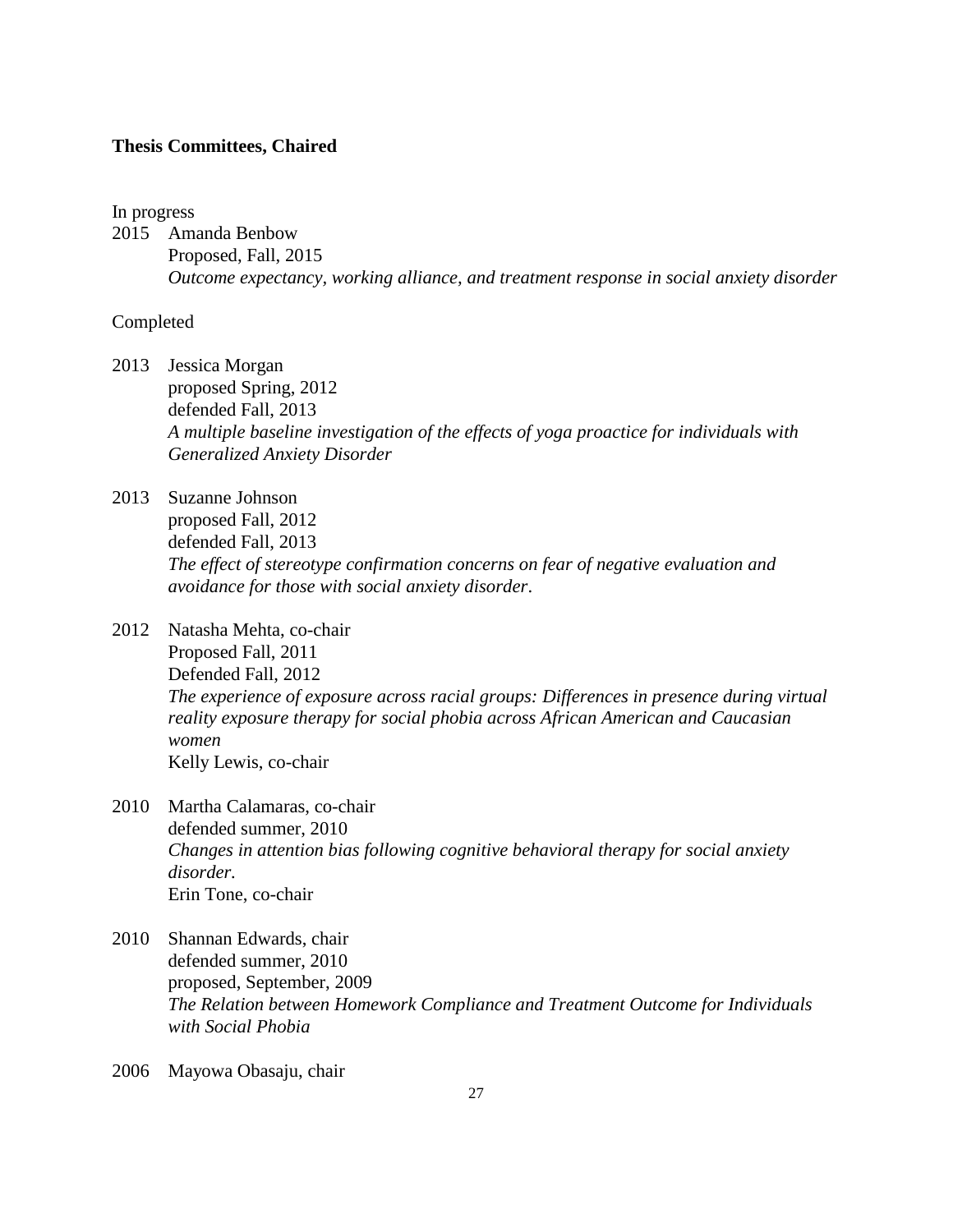defended spring, 2006 *Speaking While Black: The Relationship between African Americans' Racial Identity, Fear of Confirming Stereotypes, and Public Speaking Anxiety*

- 2006 Matt Price, chair defended spring, 2006 *The Relation of Presence and Virtual Reality Exposure for Treatment of Flying Phobia*
- 2006 Stefan Schmertz, chair defended summer, 2006 *The relation between self-reported mindfulness and two performance tasks of attention*

## **Thesis Committees, member**

- 2012 Sara Schmidt Proposed fall, 2012 Defended fall, 2013 *Evaluating conditions in which negatively-biased interpretations of facial expressions emerge in social anxiety*
- 2009 Joanna Wendell, Proposed fall, 2009 *Experiential Avoidance and Eating Disorder Spectrum Problems*
- 2009 Don Bearden, member defended summer, 2009 proposed spring, 2008 *Impact of parent training on knowledge and behavior during childhood immunizations*
- 2008 Negar Fani, member defended fall, 2008 *Emotion processing in adult survivors of childhood maltreatment*
- 2006 Crysal Lim, member defended spring, 2006 *High and low distraction for pediatric procedural pain*
- 2005 Rachel Maddux, member defended fall, 2005
- 2004 Carli Jacobs, member defended June, 2004 *A prospective investigation of life events as moderators of the relation between personality disorder symptomatology and disordered eating.*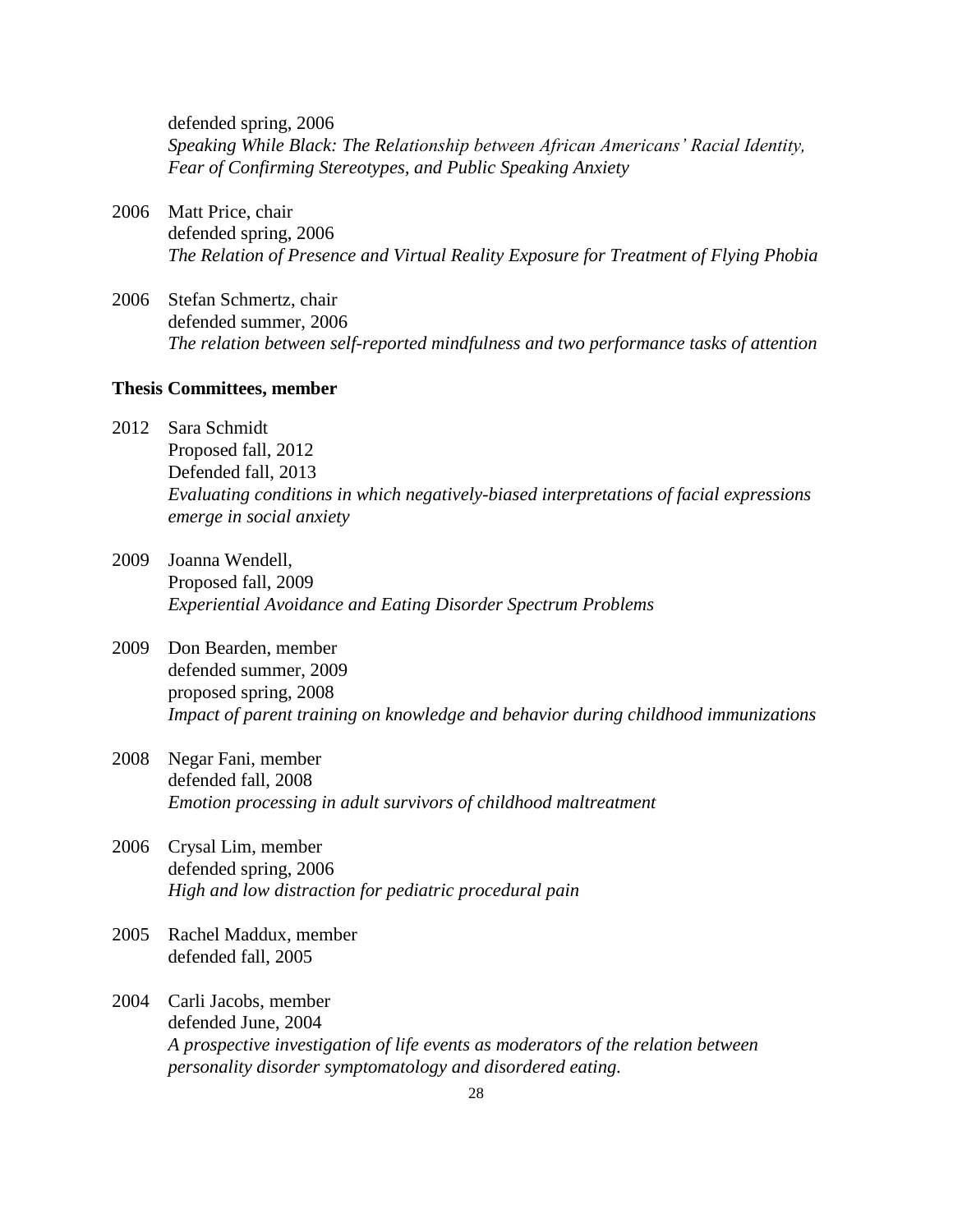## **General Exam**

- Natasha Mehta, chair
- Martha Calamaras, chair
- Alvina Rosales, co-chair
- Matthew Price, chair
- Stefan K. Schmertz, chair
- Mayowa Obasaju, chair
- Sarah Dunn, member
- Simon Kim, chair
- Erin Baldwin, member
- Catherine Morris, member
- Tracey Dickens, member

### **Undergraduate Honors Thesis Chair**

- 2013 Marjorie Jones *Mental Health Care Access and Utilization*
- Mark Burton *Attention Bias in Clinically Diagnosed Social Phobia: The Influence of Avoidant Personality Pathology*
- Britnay Ferguson *External validity of treatment outcome research for social anxiety*

#### **Undergraduate Student Research Supervisor**

- Tanisha London (NETwork scholar)
- 2014 Marjorie Jones
- Tanisha London (NETwork scholar)
- 2013 Marjorie Jones
- Marjorie Freggins
- Farzana Saleem
- Mark Burton
- Clint Rollins
- Armando Gutierrez
- Brian Jeter
- Candice Beaver
- Kory Baker
- 2005 Mark Stokes
- 2004 Jonya Aisha Leverett
- Damira Rasheed (University Scholar)
- Lynnae Bellmoff

### **McNair Mentor**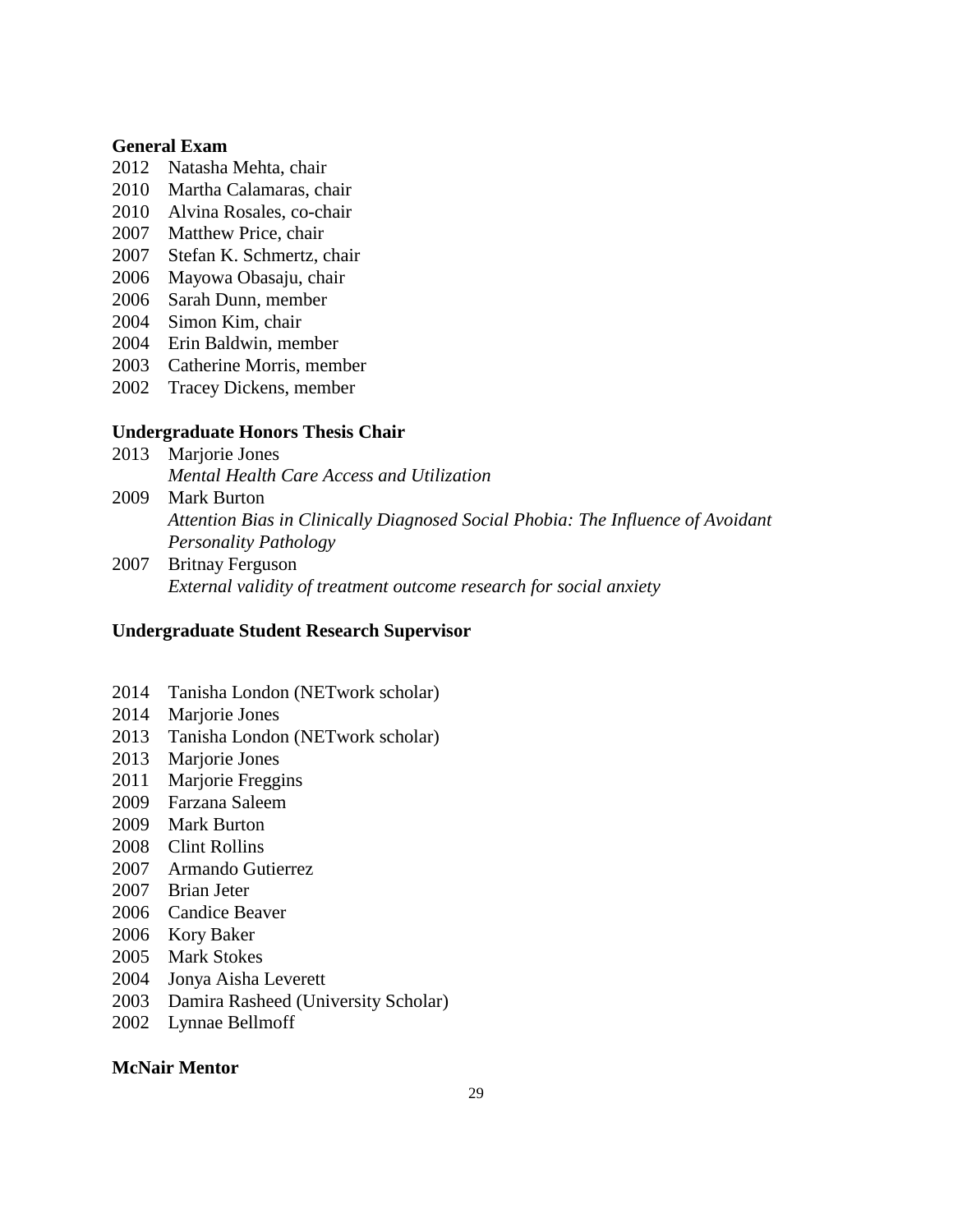## **Additional Training**

- 2008 Recruitment and retention of ethnic minority students, Office of Opportunity Development, Georgia State University
- 2008 Gay Lesbian issues in the classroom, Center for Teaching and Learning, Georgia State University
- 2008 Culturally-informed Evidence Based Practice, APA, Washington, DC
- 2008 Race in the classroom, Center for Teaching and Learning, Georgia State University
- 2007 Death by Powerpoint, workshop, Center for Teaching and Learning, Georgia State University
- 2006 GIFT feedback program, Center for Teaching and Learning, Georgia State University for Graduate Therapy Sequence, Psyc 8670/8680
- 2005 Teaching with your mouth shut, workshop, Center for Teaching and Learning, Georgia State University
- 2005 Consultation with Dr. Harry Dangel, Director, Center for Teaching and Learning, Georgia State University
- 2005 GIFT feedback program, Center for Teaching and Learning, Georgia State University for undergraduate Introduction to Behavior Modification, Psych 4220

#### *PRESENATIONS/WORKSHOPS*

#### **Community**

- 2006 Continuing Education Workshop, Georgia State University, "CBT for Social Anxiety"
- 2004 Continuing Education Workshop, Georgia State University, "CBT of OCD"
- 2003 Rotary Club, Atlanta Georgia
- 2001 Georgia Psychological Association, Continuing Education Workshop "Virtual Reality Exposure Therapy
- 1999 Moving Ahead with Advanced Practice Psychiatric Nurses in Georgia
- 1998 American Medical Writers Association

### **Department**

- 2010 Facilitate multicultural consultation from outside consultant for clinical program
- 2009 "Multicultural Assessment", Professional Development Seminar, GSU, Psychology Clinic
- 2009 "Diversity opportunities at GSU for graduate students" with *Alvina Rosales*, GSU, Orientation for graduate students, sponsored by Diversity Committee
- 2009 "Research and Practicum opportunities with diverse populations" GSU, Orientation for psychology undergraduate majors, sponsored by Diversity Committee
- 2009 "Using clinical skills to teach diversity" with *Jean Cobb* and Leslie Jackson, Psychology Clinic, GSU
- 2008 "Getting started with diversity at GSU" with *Sharlet Anderson, Katie Grogan, Matthew*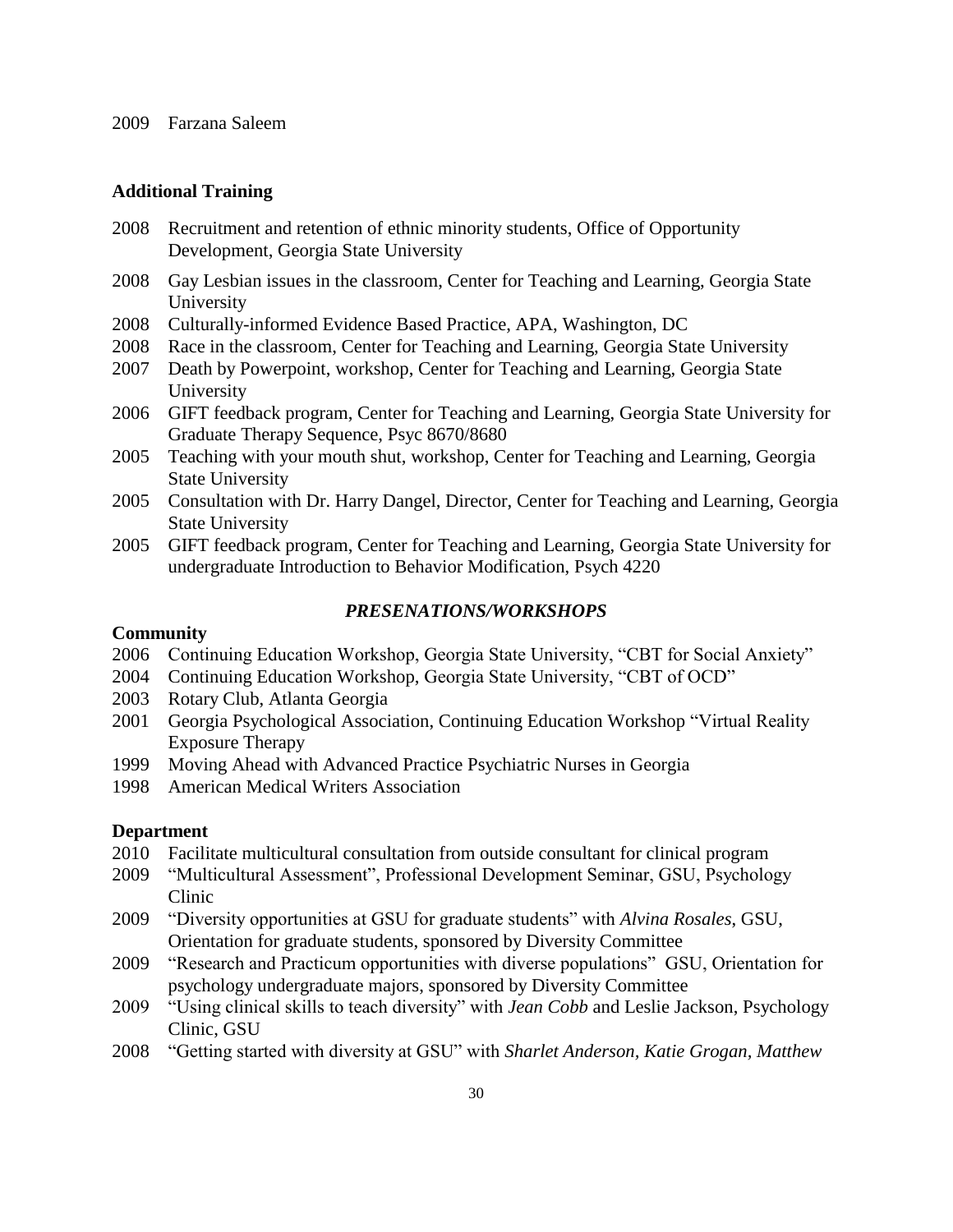*Price, Iona Latu*, and *Josie Serrata,* Graduate student orientation, GSU

- 2007 Professional Development Seminar, GSU, "Hate crimes and Psychologists: What is our role?" with *Josie Serrata* and *Sharlet Anderson*
- 2007 "Integrating culture and diversity in the classroom" with *Louis Chow*
- 2007 Hard Data Café, GSU, "Using the virtual world to help people in the real world: Virtual reality therapy for social anxiety"
- 2006 Professional Development Seminar, GSU, "Group and individual therapy for social anxiety" with *Mayowa Obasaju*, Elana Zimand, *Matt Price*, *Stefan Schmertz*, and *Shannan Edwards*
- 2005 Professional Development Seminar, GSU, "Differential diagnosis of anxiety" with *Simon Kim*
- 2005 Professional Development Seminar, GSU, "Process and outcome research" with Greg Jurkovic and Larry Riso

# *PROFESSIONAL SERVICE*

### **Editorial Board**

| 2015 | Practice Innovations, APA Division 41 Journal  |
|------|------------------------------------------------|
| 2015 | <b>Behavior Modification</b>                   |
|      | 2007-present Cognitive and Behavioral Practice |

## **Guest**

| 2015 | Behavior Research and Therapy                 |
|------|-----------------------------------------------|
| 2015 | Journal of Consulting and Clinical Psychology |
| 2015 | Journal of Clinical Psychology                |
| 2015 | Journal of Experimental Psychopathology       |
| 2015 | Journal of Anxiety Disorders                  |
| 2015 | <b>Behavior Therapy</b>                       |
| 2015 | <b>Cognition and Emotion</b>                  |
|      |                                               |

2015 Psychological Assessment

Past

| 2002-2014 | Anxiety, Stress, and Coping: An International Journal |
|-----------|-------------------------------------------------------|
|           | <b>Behavior Research and Therapy</b>                  |
|           | <b>Behavior Therapy</b>                               |
|           | Cognitive Behavior Therapy                            |
|           | <b>Cognition and Emotion</b>                          |
|           | Cognitive Therapy and Research                        |
|           | Depression and Anxiety                                |
|           | Journal of Abnormal Psychology                        |
|           | <b>Journal of Anxiety Disorders</b>                   |
|           | Journal of Clinical Psychology                        |
|           | Journal of Consulting and Clinical Psychology         |
|           | Journal of Contextual Behavioral Science              |
|           |                                                       |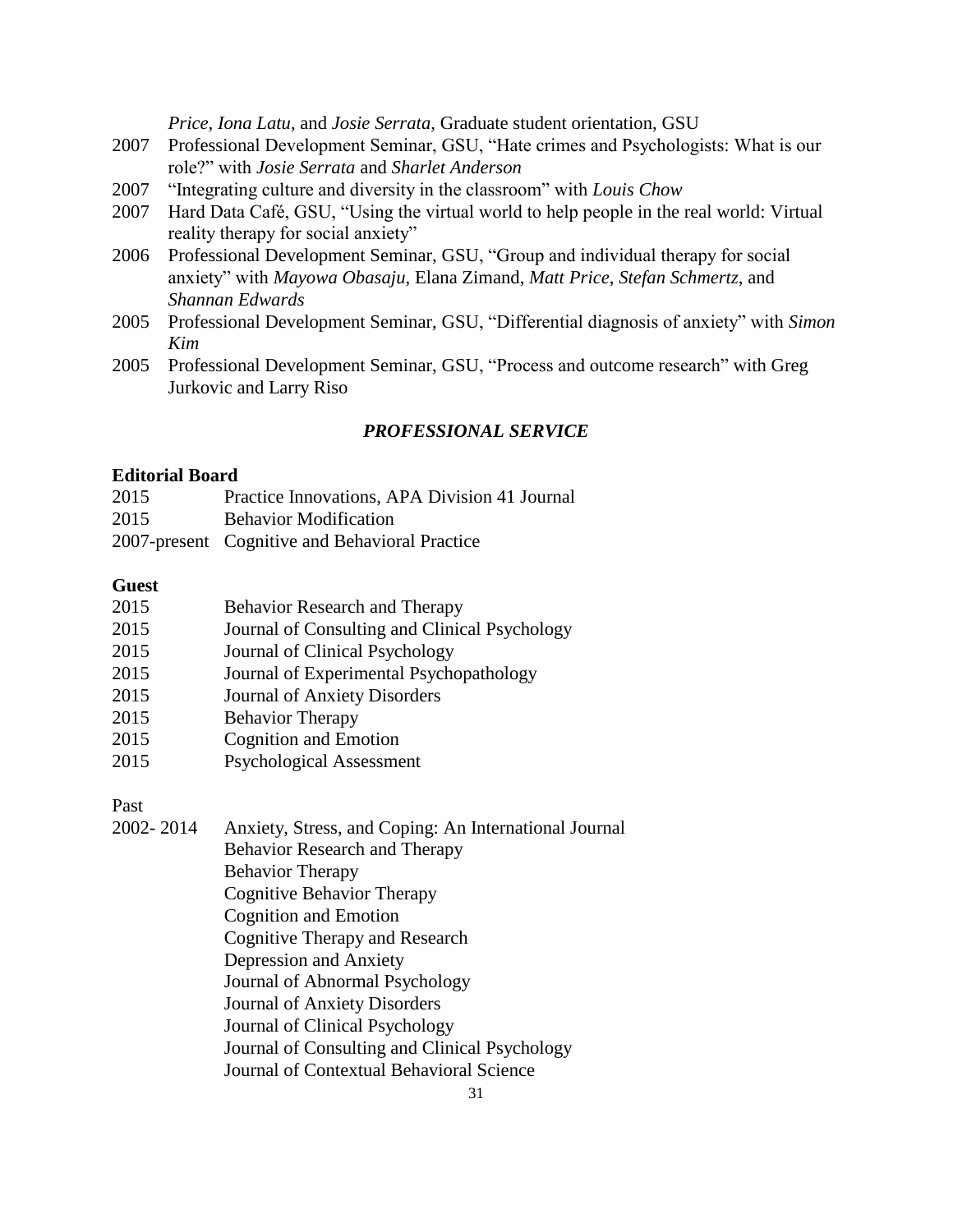Journal of Metabolomics and Systems Biology Personal Relationships Personality and Individual Differences Plous One Psychiatry Research Psychological Assessment Psychological Medicine Psychological Science IEEE: Computer Graphics

# **Grant Reviewer**

| 2014      | Pennsylvania Department of Health                                           |
|-----------|-----------------------------------------------------------------------------|
| 2013      | University of Cyprus, Leventis Foundation                                   |
| 2011      | Israel Science Foundation, guest reviewer                                   |
| 2010      | NIMH, BBBP, Risk Prevention, Health and Behavior, Special Emphasis Panel    |
| 2009      | NIMH, Challenge Grant Reviewer, BBBP, Risk Prevention, Health and Behavior, |
| 2009      | British-Israel Research and Academic Exchange Partnership                   |
| 2009      | NIMH, Challenge Grant Stage 1 Mail Reviewer, BBBP-L 09-003                  |
| 2009      | Henry Adams Research Award, University of Georgia, guest reviewer           |
| 2008      | NIMH, Special Emphasis Panel, "Prevention for Prevention of Trauma Related  |
|           | Adjustment and Mental Disorders in High-Risk Occupations                    |
| 2005-2007 | Israel Science Foundation, guest reviewer                                   |
| 2000-2006 | NIMH, SBIR Grant Review Special Emphasis Panel, member                      |
| 2003      | Henry Adams Research Award, University of Georgia, guest reviewer           |
| 2002      | Emtech seed grant review, guest reviewer                                    |
|           |                                                                             |

# **Book Reviewer**

- 2009 Hall, G. N. Multicultural Psychology
- 2003 Martin, G. & Pear, J. (2003). Introduction to Behavior Modification: What it is and how to do it. Prentice Hall: New Jersey. (for the eighth edition)

# **Conference Program Reviewer**

- 2009-2014 American Psychological Association Annual Meeting, Division 2, research proposals
- 2011-2014 Anxiety Disorders Association of America Conference

# **Curriculum Reviewer**

2005 Medical College of Georgia/Augusta VA Consortium, Psychology of Women Track

# **Committees**

| National |                                                                           |
|----------|---------------------------------------------------------------------------|
| 2014     | Anxiety Disorders Association of America Awards Committee                 |
| 2014     | Liaison to APA Board of Education Federal Education Advocacy Coordinators |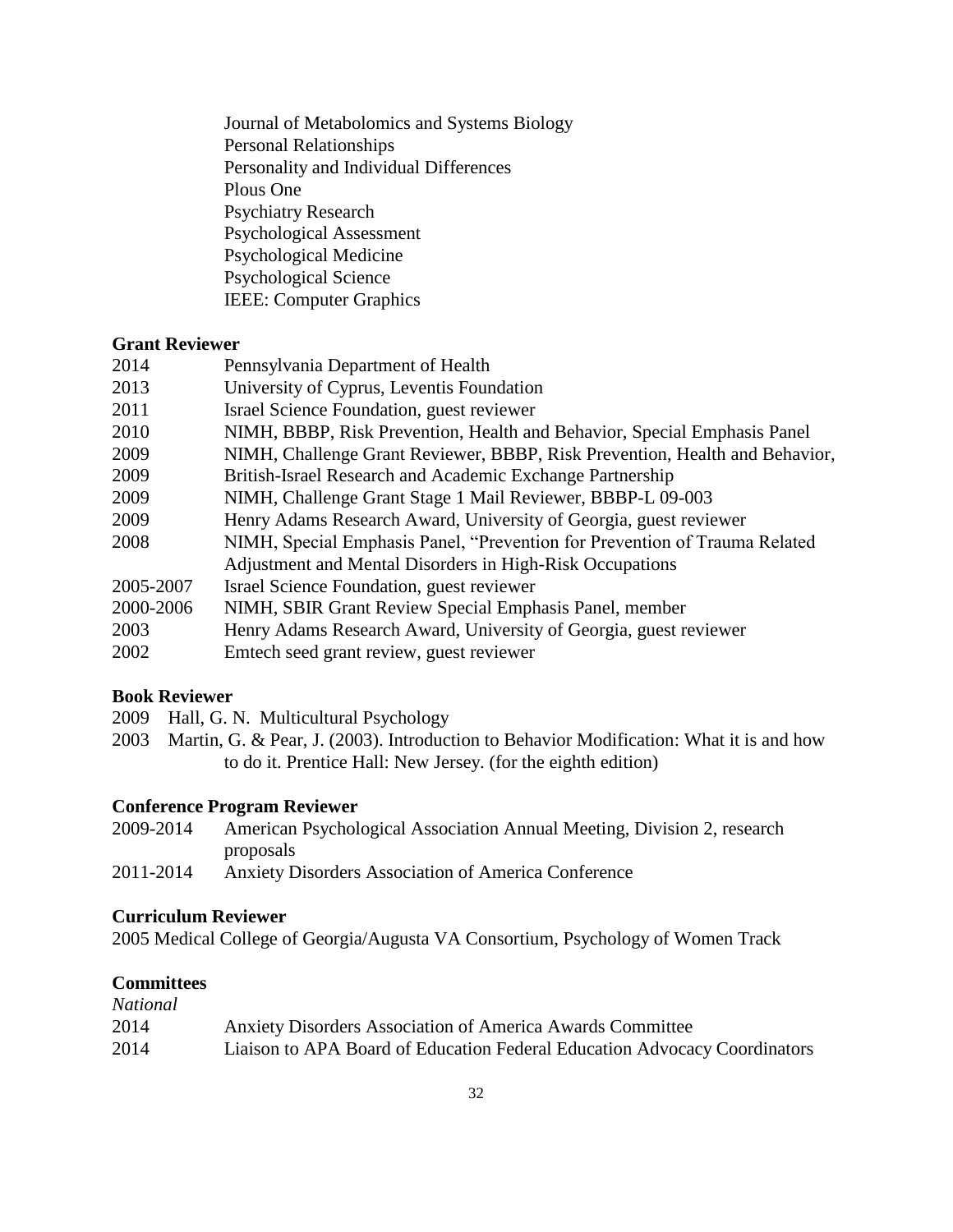| 2014      | Council of University Directors of Clinical Psychology Training Programs, |
|-----------|---------------------------------------------------------------------------|
|           | <b>Student Representative Election Committee</b>                          |
| 2004-2006 | Committee for Science and Practice, Division 12, APA                      |

# *Local*

- 2000 Annual Conference Planning Committee, Georgia Psychological Association
- 1999 Ethics Committee, Recorder, Georgia Psychological Association
- 1997 Student Editorial Panel, Georgia Psychological Association
- 1997 Student Task Force, Georgia Psychological Association

# *University*

| 2011      | Guest reviewer for pre-proposals, Office of Sponsored Programs, GSU                        |
|-----------|--------------------------------------------------------------------------------------------|
|           | 2010-present Awards Committee, College of Arts and Sciences                                |
|           | 2009-present Judge, GSU Undergraduate Research Conference                                  |
|           | 2009 - present Internal Grants Review Committee, GSU                                       |
|           | 2009 - present Mentor for teacher mentoring program, Center for Teaching and Learning, GSU |
|           | 2009-2010 CDC-GSU Seed Grant Review Committee, GSU                                         |
| 2006-2009 | Executive Committee, College of Arts and Sciences                                          |

# *Departmental*

# *Active*

| 11 U U V U |                                                                   |
|------------|-------------------------------------------------------------------|
| 2015       | Annual Program Review Committee, Neuroscience Institute           |
| 2014       | P & T subcommittee (member)                                       |
| 2014       | Honors College Liasion                                            |
| 2013       | Abnormal Psychology, Georgia State University, Course Coordinator |
| 2008-      | Graduate Program Committee, Psychology                            |
| $2007 -$   | Diversity Committee (Psychology Clinic)                           |
|            |                                                                   |

2002- Clinical Program Committee

*Past*

| 2013 | Search Committee, 2 supervising staff psychologists |  |
|------|-----------------------------------------------------|--|
|      |                                                     |  |

- 2011-2014 Director of Clinical Training & Chair, Clinical Psychology Program
- 2011- 2013 Graduate Program Committee, Neuroscience Institute
- 2011-2013 Clinic Advisory Committee
- 2012- 2013 Visiting Lecturer Search Committee
- 2012- 2013 P & T subcommittee (chair)
- 2012-2013 Assistant Professor, Clinical Program, Search Committee
- 2011-2012 Search Committee, 2 supervising staff psychologists
- 2011-2012 Adhoc Clinical Committee on Assessment and Therapy Training
- 2010-2011 Search Committee, 2 Assistant Professors, Psychology
- 2007-2011 General Exam, coordinator
- 2007- 2011 Clinical Program Graduate Admissions, coordinator
- 2008-2011 Associate DCT, Clinical Psychology Program
- 2008-2011 Diversity Committee (Department), chair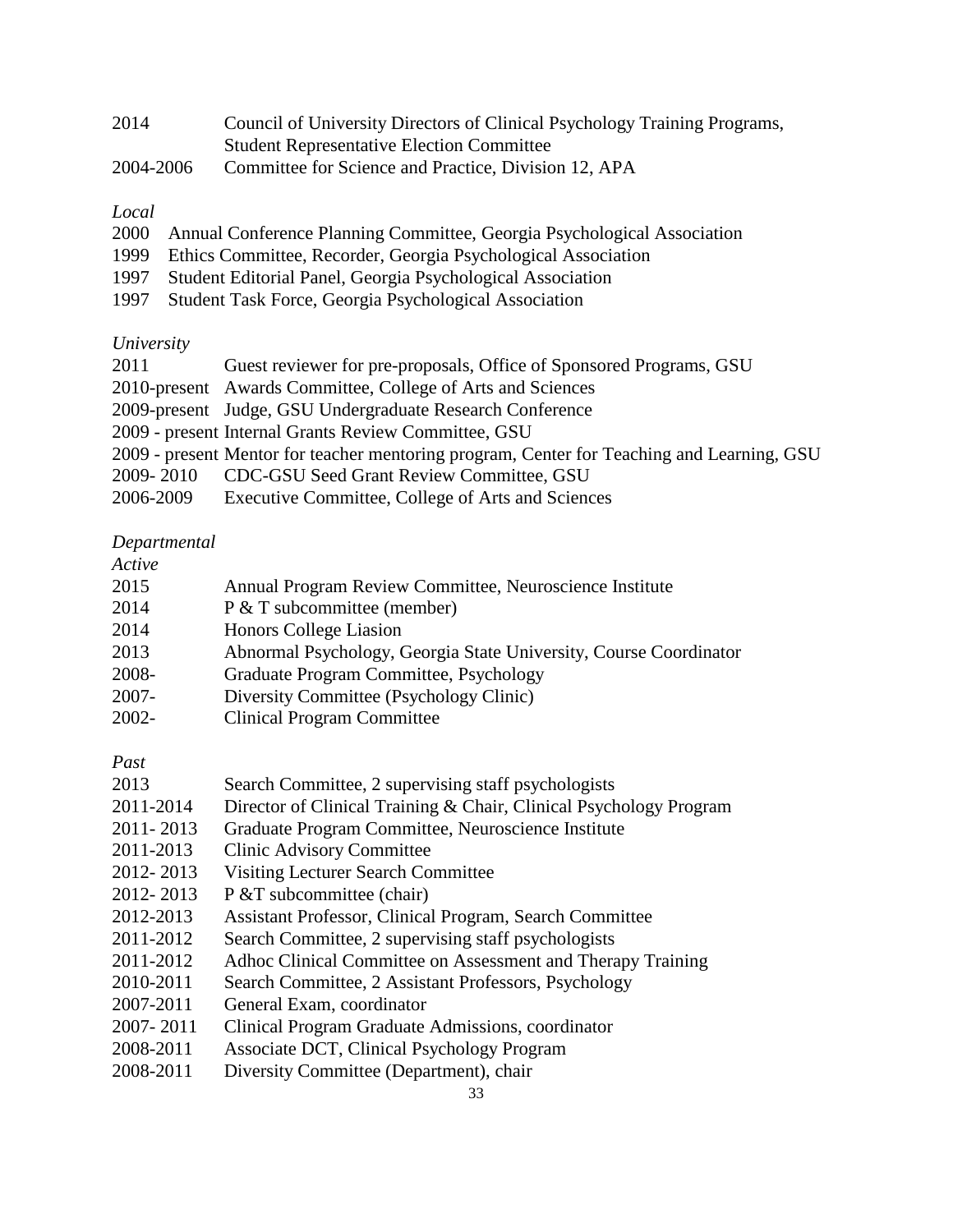| 2009-2010 | $3rd$ year review committee (two), chair, member                             |
|-----------|------------------------------------------------------------------------------|
| 2006-2010 | <b>Clinical Community Program Committee</b>                                  |
| 2002-2009 | Introduction to Behavior Modification, Course coordinator                    |
| 2008      | Graduate Admissions Coordinator, department                                  |
| 2008      | <b>Contract Renewal Committee</b>                                            |
| 2007      | Search Committee, Developmental                                              |
| 2006      | Clinical Program Adhoc Committee on Cultural Competence, GSU                 |
| 2004-2006 | Clinical Advisory Board, GSU                                                 |
| 2003-2007 | Introduction to Behavior Modification, GSU, Course Coordinator               |
| 2003-2006 | Diversity Committee, GSU                                                     |
| 2005      | Lecturer Search Committee, GSU                                               |
| 2004      | <b>Community Faculty Search Committee, GSU</b>                               |
| 2003      | <b>Clinical Faculty Recruitment, GSU</b>                                     |
| 1997      | Faculty-Student Committee, The University of Georgia                         |
| 1993-1998 | Admissions Committee, The University of Georgia                              |
| 1993-1998 | Awards Committee, The University of Georgia                                  |
| 1992      | Psi Chi, President, Villanova University                                     |
| 1992      | Villanova Graduate Student Association, Vice President, Villanova University |

### **Consultations with colleagues**

Consultation on grant applications Past: Kelly Lewis Erin Tone Aki Masuda

- 2010 Facilitated outside consultation for clinical program regarding diversity issues in supervision with Dr. Malcolm Anderson
- 2009 Hosted (with Dr. Leslie Jackson) Dr. Beverly Daniel Tatum, president of Spelman College "Multicultural Curriculum" and reception, co-sponsored by Psychology Department Diversity Committee and grant awarded to Drs. Anderson and Leslie Jackson 100+ in attendance

## **Community Service**

|           | 2013-present Tapestry Charter Public School, Scientific Advisory Board |
|-----------|------------------------------------------------------------------------|
| 2008-2010 | Coralwood Foundation, Board of Directors                               |
| 2008      | Henderson Middle School, Science Fair                                  |

# *PROFESSIONAL ORGANIZATION MEMBERSHIP/AFFILIATIONS*

American Psychological Association (APA) Division 12, Clinical Psychology Division 2, Teaching of Psychology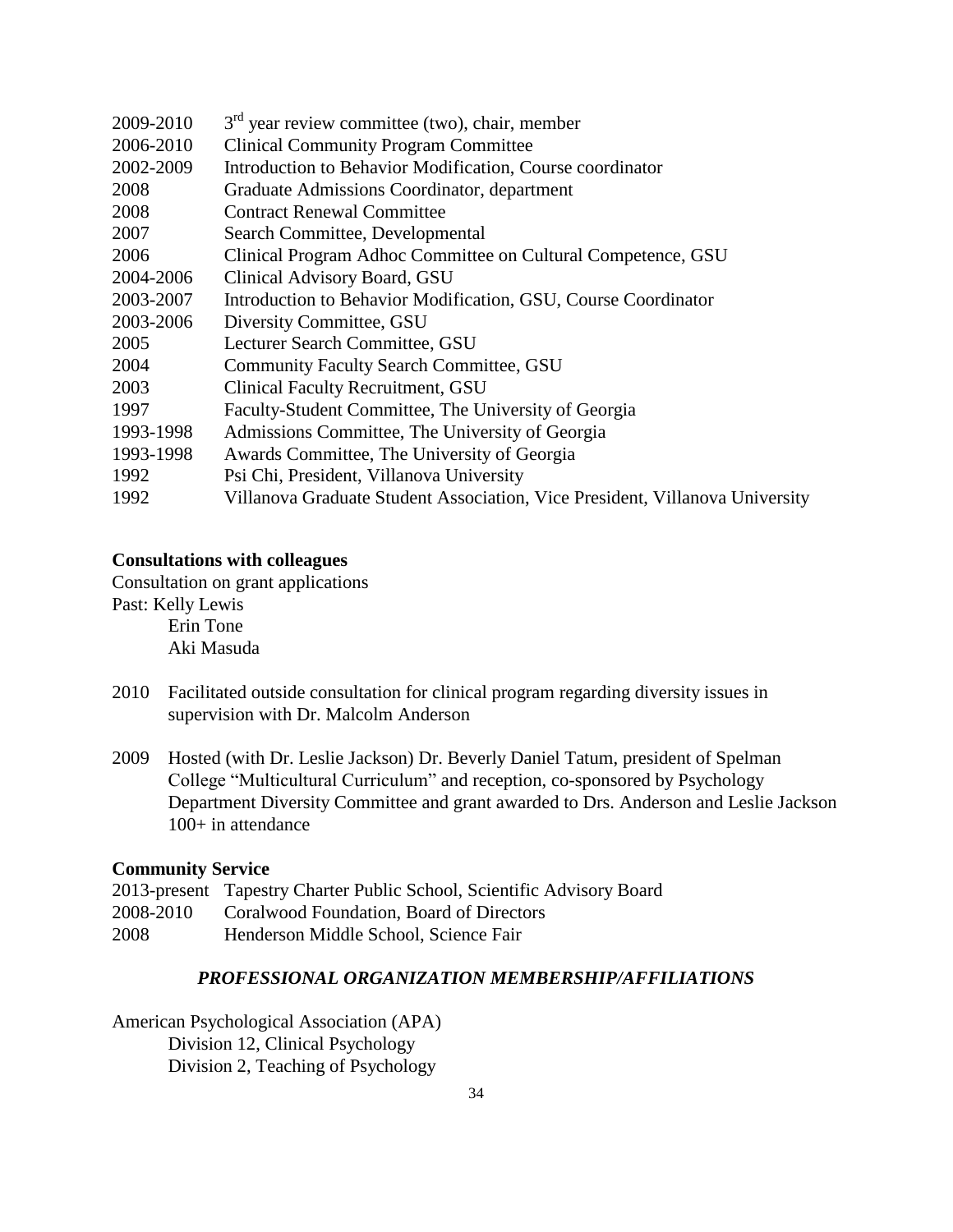Association for the Advancement of Behavioral and Cognitive Therapies (ABCT) AABT Anxiety Special Interest Group (SIG) Anxiety Disorders Association of America (AADA) Obsessive-Compulsive Disorder Foundation (OCF) - past

## *MEDIA*

2015

New York Times

Past:

# Television

CNN – Anderson Cooper 360 CNN – Housecall with Dr. Sanjay Gupta Discovery Channel Discovery Channel *Latin America* Local Atlanta News TBS Superstation

Radio

WABE – Public Radio

Print/On line

Atlanta Journal Constitution Atlanta Magazine Backpacker Magazine CNN.com Cross Currents: Centers for Addiction and Mental Health Treatment Harvard Management Communications Newsletter Delta Sky Magazine For Me Magazine Georgia State University, Radioline Georgia State University, University Relations London Times Men's Health Magazine Outside Magazine Oprah.com Oracle Magazine Reuters The Daily Web MD Women's Health Magazine

### *HONORS/AWARDS*

2009 Award and Honorary Membership for Infusing Diversity into Teaching, Society for Teaching of Psychology, American Psychological Association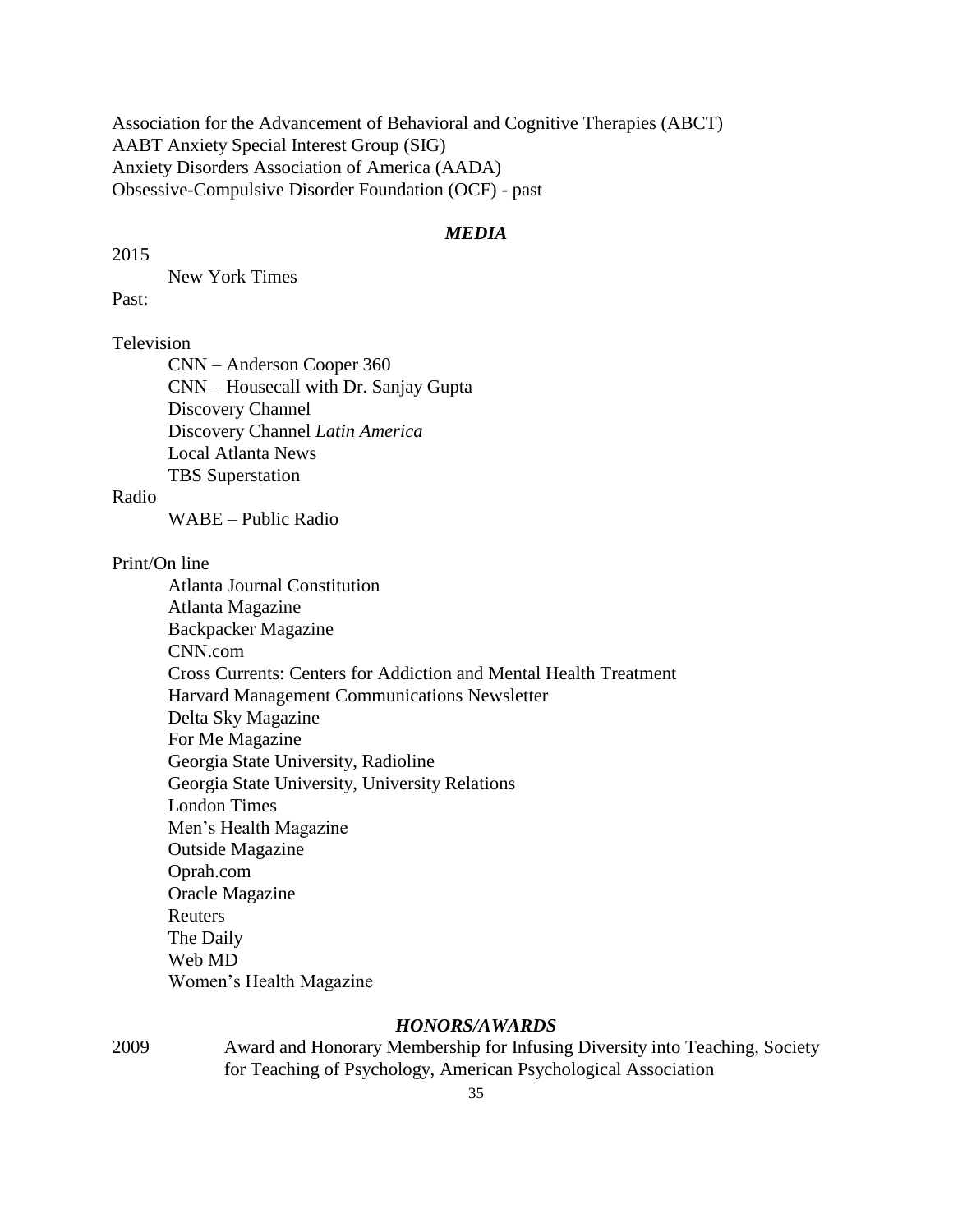Advancing Diverse Leadership in the Social Sciences, selected to participate in NIMH-funded leadership program Anxiety Disorders Association of America Junior Researcher Grant Award AABT President's New Researcher Award Florene Young Award, University of Georgia 1997 University-Wide Research Award, University of Georgia 1997 1997 William Boardmann Award, Nominee, University of Georgia 1996 Chief Resident, Medical College of Georgia/Augusta VA Internship Program 1995 Comprehensive Exam, passed with distinction, The University of Georgia 1995 1993 Phi Kappa Phi 1991 Gordon Allport Scholar Award, Furman University Foreign Study, Japan 1991 1987 -1991 Furman Scholarship, Furman University 1987-1991 1987 -1991 Whitehead Scholarship, Furman University 1987-1991

# *STUDENT HONORS/AWARDS*

- Suzanne Johnson, Selected speaker for Clinical Program Research Day
- Mallorie Jones, Global Experience Scholarship for Study Abroad, GSU
- Natasha Mehta, Trauma Intervention Dissertation Award, GSU
- Natasha Mehta Award, GSU
- Dr. Matthew Price (former study), Anxiety Disorders of Association Leadership Development Award
- Dr. Matthew Price, Featured alumni for Clinical Program Research Day
- Marjorie Freggins, Global Experience Scholarship for Study Abroad, GSU
- Martha Calamaras, Trauma Intervention Award, GSU
- Martha Calamaras, Warkentin Award, GSU
- Natasha Mehta, 2CI fellowship in human neuroimaging, GSU
- Jessica Morgan, Bailey Wade Award, GSU
- Natasha Mehta, PUHR Fellowship, GSU
- Natasha Mehta, Bailey Wade Award, GSU
- Farzana Saleem, APA undergraduate minority fellows program.
- Matthew Price, Richard Morrell Outstanding Graduate Student Award, GSU
- Farzana Saleem, selected for University of Virginia Summer Undergraduate Research Program
- Matthew Price, Suttles Fellowship, GSU (sole recipient)
- Matthew Price, GSU Dissertation Award
- Matthew Price, APA Dissertation Research Award
- Farzana Saleem, Travel Award to attend the Annual Biomedical Research Conference for Minority Students. Pheonix, AZ
- Matthew Price, Leszek Wegrzyn Award, GSU
- Matthew Price, Walt Davies Teaching Award, GSU
- Mayowa Obasaju, Trauma Intervention Award, GSU
- Simon Kim, Graduate Student Teaching Award, GSU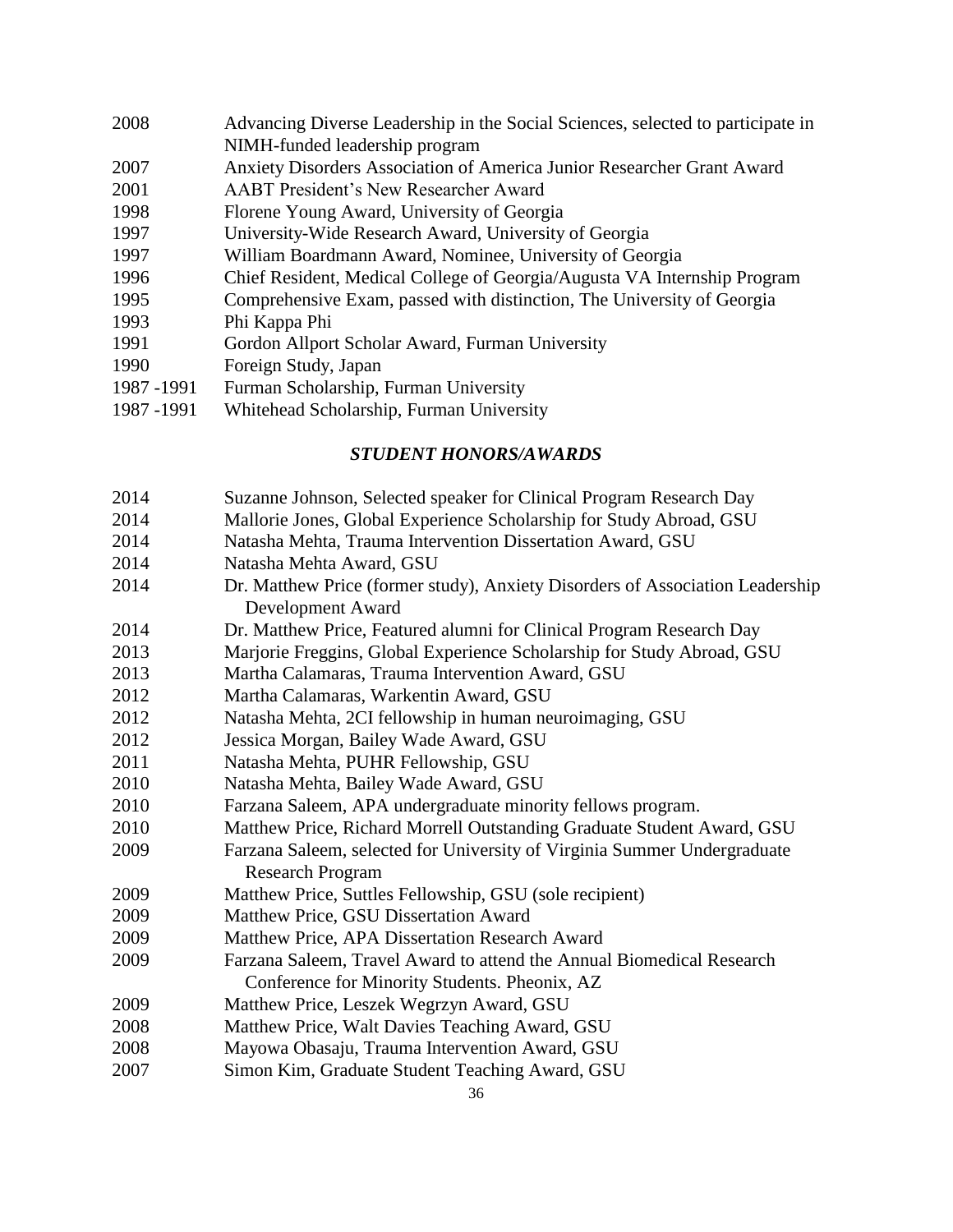| 2007      | Candice Beaver (undergraduate), Diversity Award, Psychology Undergraduate   |
|-----------|-----------------------------------------------------------------------------|
|           | Research Conference, GSU                                                    |
| 2005-2007 | Mayowa Obasaju, APA Minority Research Fellow                                |
| 2005      | Mayowa Obasaju, Ford Foundation Scholar, alternate                          |
| 2005      | Mayowa Obasaju, Parntership for Urban Health Fellow, GSU (student declined) |
| 2006      | Stefan Schmertz, Warkentin Award, GSU                                       |
| 2006      | Matthew Price, Percival Rogers Statistics Award, GSU                        |

### *CLINICAL EXPERIENCE*

- 1999- present Licensed Psychology, State of Georgia #2328
- 1999-2002 Director of Clinical Services, Virtually Better Providing cognitive-behavioral treatment for anxiety disorders, mood disorders, trichotillomania.
- 1998-1999 Postdoctoral Fellow, Emory University School of Medicine Supervisors: Nadine J. Kaslow, Ph.D., Sarah Herbert, M.D., Eugene Farber
- 1997-1998 Supervision Practicum, The University of Georgia Supervisor: Steven R. H. Beach
- 1996-1997 Pre-doctoral Intern Medical College of Georgia/Augusta VAMC Training Director: P. Alex Mabe, Ph.D. Supervisors: John Arena, Ph.D.; Jeffrey Brandsma, Ph.D.; Lorraine Braswell, Ph.D.; Bernard Davidson, Ph.D.; Christian Lemmon, Ph.D.; P. Alex Mabe, Ph.D.; Kevin Turner, Ph.D.
- 1995-1996 Adult Clinical Practicum, The University of Georgia Supervisor: Lily McNair, Ph.D.
- 1994-1996 Psychology Clinic Assistant, The University of Georgia Supervisors: Ileana Arias, Ph.D.; Lisa Armistead, Ph.D.
- 1994-1995 Behavioral Marital Therapy Practicum, The University of Georgia Supervisor: Steven R.H. Beach, Ph.D.
- 1993-1994 Adult Clinical Practicum, The University of Georgia Supervisor: Joan Jackson, Ph.D.
- 06/94-09/94 Clinical Externship in PTSD, New Orleans VA Medical Center Supervisors: Karin Thompson, Ph.D.; Madeline Uddo, Ph.D.
- 1992-1993 Mental Health Worker, Neumann Medical Center, Philadelphia, PA